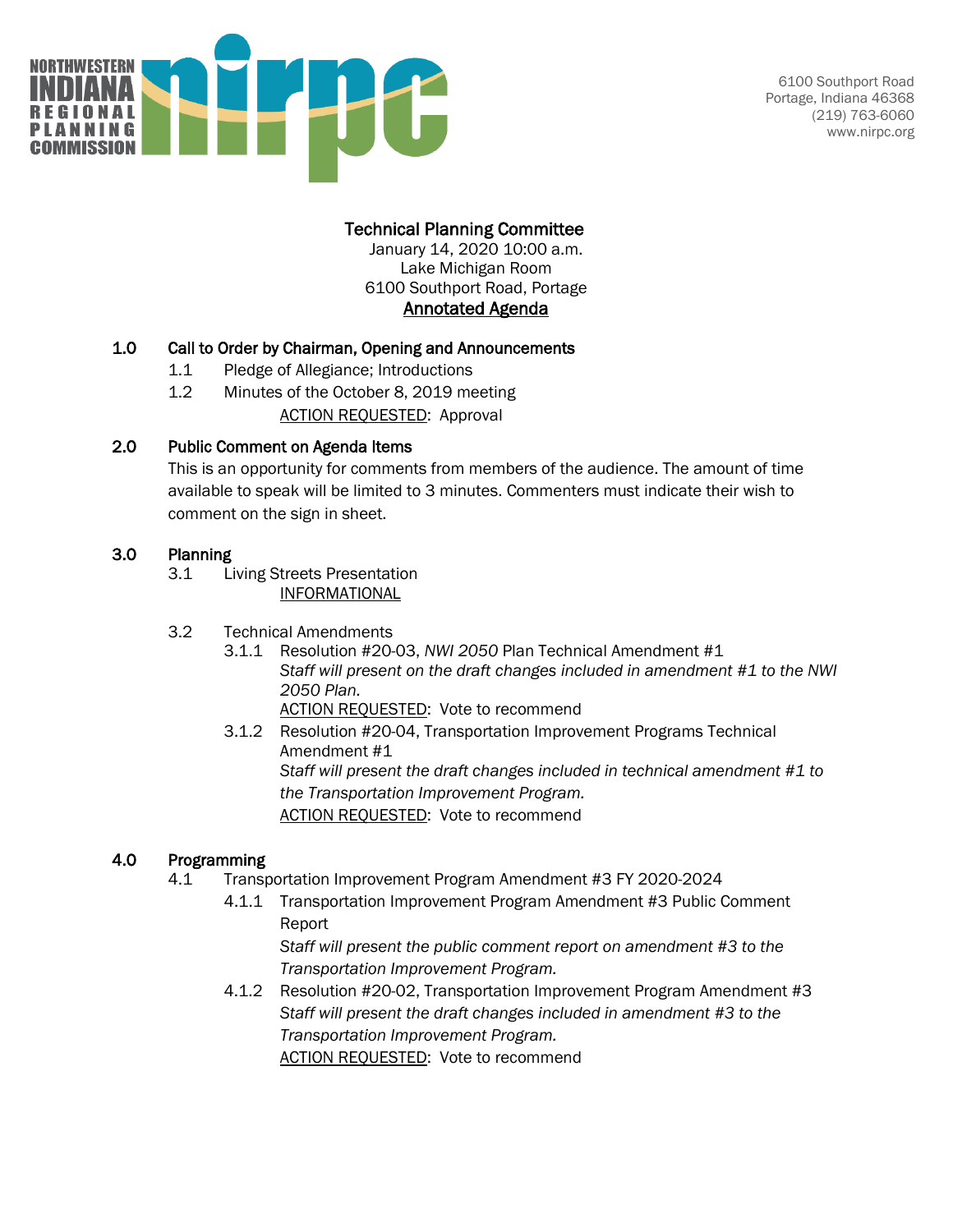#### 5.0 Topical Committee Reports

Various committees are invited to report out on their meetings.

- 5.1 Environmental Management Policy Committee (EMPC)
- 5.2 Ped, Pedal & Paddle Committee (3PC)
- 5.3 Land Use Committee (LUC)
- 5.4 Surface Transportation Committee (STC)
- 5.5 Transportation Resource & Oversight Committee (TROC)

#### 6.0 Reports from Planning Partners

- 6.1 Federal Highway Administration & Federal Transit Administration
- 6.2 Neighboring Regional Planning Agencies
- 6.3 INDOT Community Crossings Update

#### 7.0 Other Business, Staff Announcements and Upcoming Meetings

- 7.1 Other Business
- 7.2 Staff Announcements
- 7.3 NIRPC Meetings/Events
	- The Finance & Personnel Committee will meet on Thursday, January 16, 2020 at 8:00 a.m. in the DUNE Room at NIRPC.
	- The NIRPC Full Commission will meet on Thursday, January 16, 2020 at 9 a.m. in the Lake Michigan Room at NIRPC.
	- The Environmental Management Policy Committee will meet on March 5, 2020 at 9:00 a.m. in the Lake Michigan Room at NIRPC

#### 8.0 Next Meeting

The next Technical Planning Committee meeting is scheduled for Tuesday, February 11, 2020 at 10:00 a.m. in the Lake Michigan Room at the NIRPC office.

#### 9.0 Adjournment

Requests for alternate formats, please contact nirpc@nirpc.org at least 72 hours prior to the meeting. Individuals with hearing impairments may contact us through the Indiana Relay 711 service by calling 711 or (800) 743-3333.

*The Northwestern Indiana Regional Planning Commission (NIRPC) prohibits discrimination in all its programs and activities on the basis of race, color, sex, religion, national origin, age, disability, marital status, familial status, parental status, sexual orientation, genetic information, political beliefs, reprisal, or because all or part of an individual's income is derived from any public assistance program.*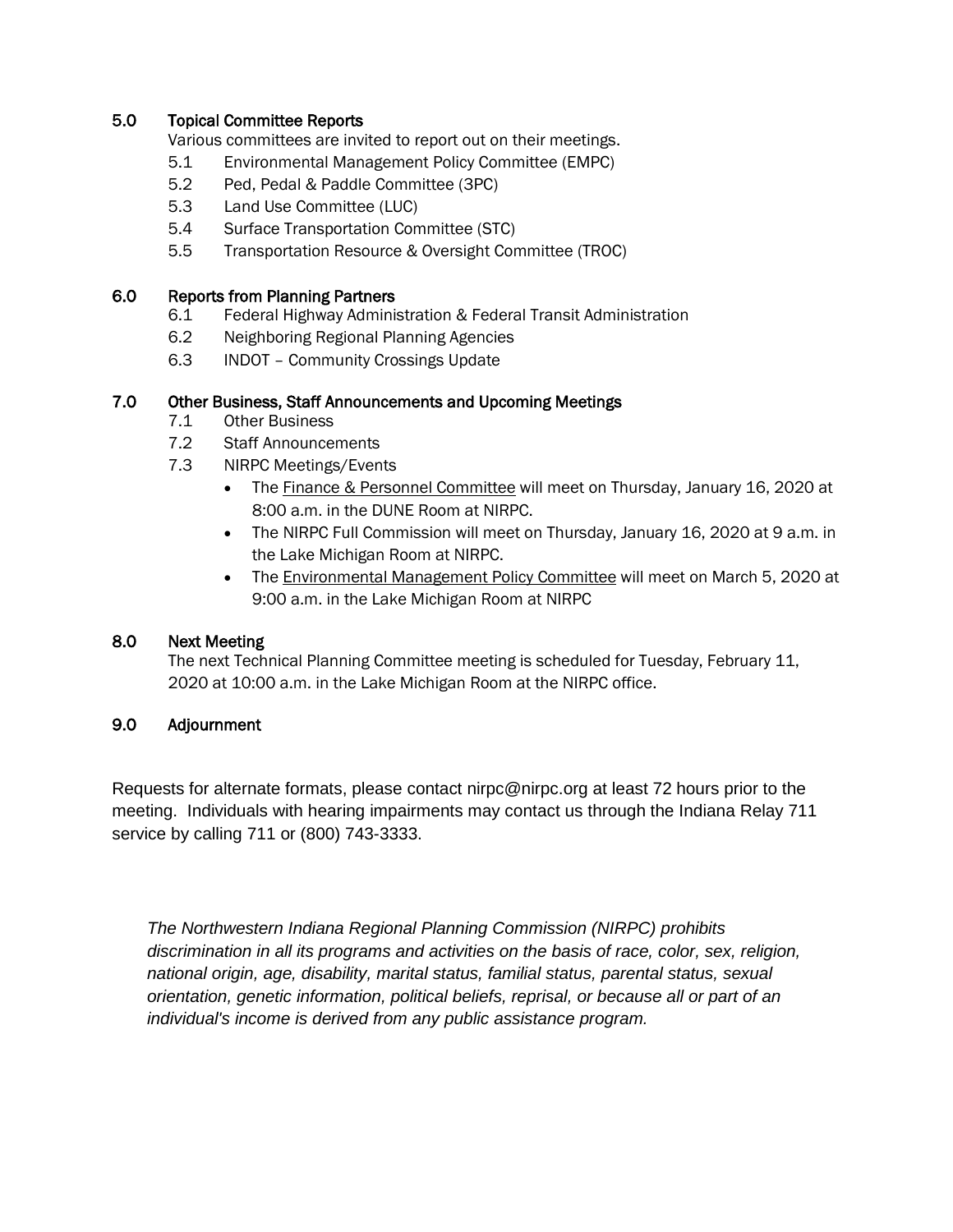#### Technical Planning Committee

NIRPC Lake Michigan Room, Portage, IN October 8, 2019 **Minutes** 

Kevin Breitzke called the meeting to order at 10:03 a.m. with the Pledge of Allegiance and Self-introductions. Committee members present were Kevin Breitzke, Tom MacLennan, Blossom Mabon, Will Farrellbegg, Tyler Kent, Mark O'Dell, Dean Button, Jessica Miller, David Wright, and Kelly Wenger.

Others present were Lauri Keagle, Sandy Kolb, John Cannon, John Harrison, Amanda Geary, Christopher Murphy, Jerry Siska, Claudia Taylor, Ismail Attalia, Steve King, Nick Bellar, Bob Casanyi, Jeff Huet, and Bruce Linder.

Staff present were Trey Wadsworth, Mitch Barloga, Kathy Luther, Peter Kimball, Charles Bradsky, James Winters, Kevin Polette, Eman Ibrahim, and Candice Eklund.

There were no requests for public comment.

The minutes of the August 13, 2019 meeting were approved on a motion by Will Farrellbegg and second by Dean Button.

Mitch Barloga presented on the Living Streets policy. NIRPC adopted the Complete Streets policy in 2010 and is now moving forward with the Living Streets policy due to the significant increase in green infrastructure planning over the last 10 years. The objective is to merge the Complete Streets and Green Streets policies into the Living Streets policy. To accomplish this objective, NIRPC will create a Living Streets workshop to review the draft document in detail. The first meeting is scheduled for November 13, 2019, at 1:30 p.m. in the Lake Michigan Room at NIRPC. The final draft document will be discussed at the topical committees before being presented to the TPC and Full Commission meetings.

Charles Bradsky reported on the one public comment received during the public comment period for the Transportation Improvement Program (TIP) Amendment #2 FY 2020-2024. Charles and James Winters responded to the comment, which was also included in the meeting packet. On a motion by Will Farrellbegg and second by John Cannon, the Technical Planning Committee voted to recommend Resolution #19-26, the Transportation Improvement Program Amendment #2 FY 2020-2024, to the Executive Board at the meeting scheduled on October 17, 2019.

Charles Bradsky provided an update on the TIP continuous Improvement working group. The working group created a 2020-2024 NOFA evaluation survey that will be sent to the Commissioners, Transit Operators and the Employee in Responsible Charge (ERCs). The survey takes approximately 30 minutes to complete and will be used to potentially refine programs, scoring criteria, funding targets, and project applications. The responses will be compiled and reviewed by the working group before being presented to the TPC group. Kevin Breitzke encouraged the committee to respond to the survey, as the input will greatly help to efficiently distribute the funding in the 2020 NOFA.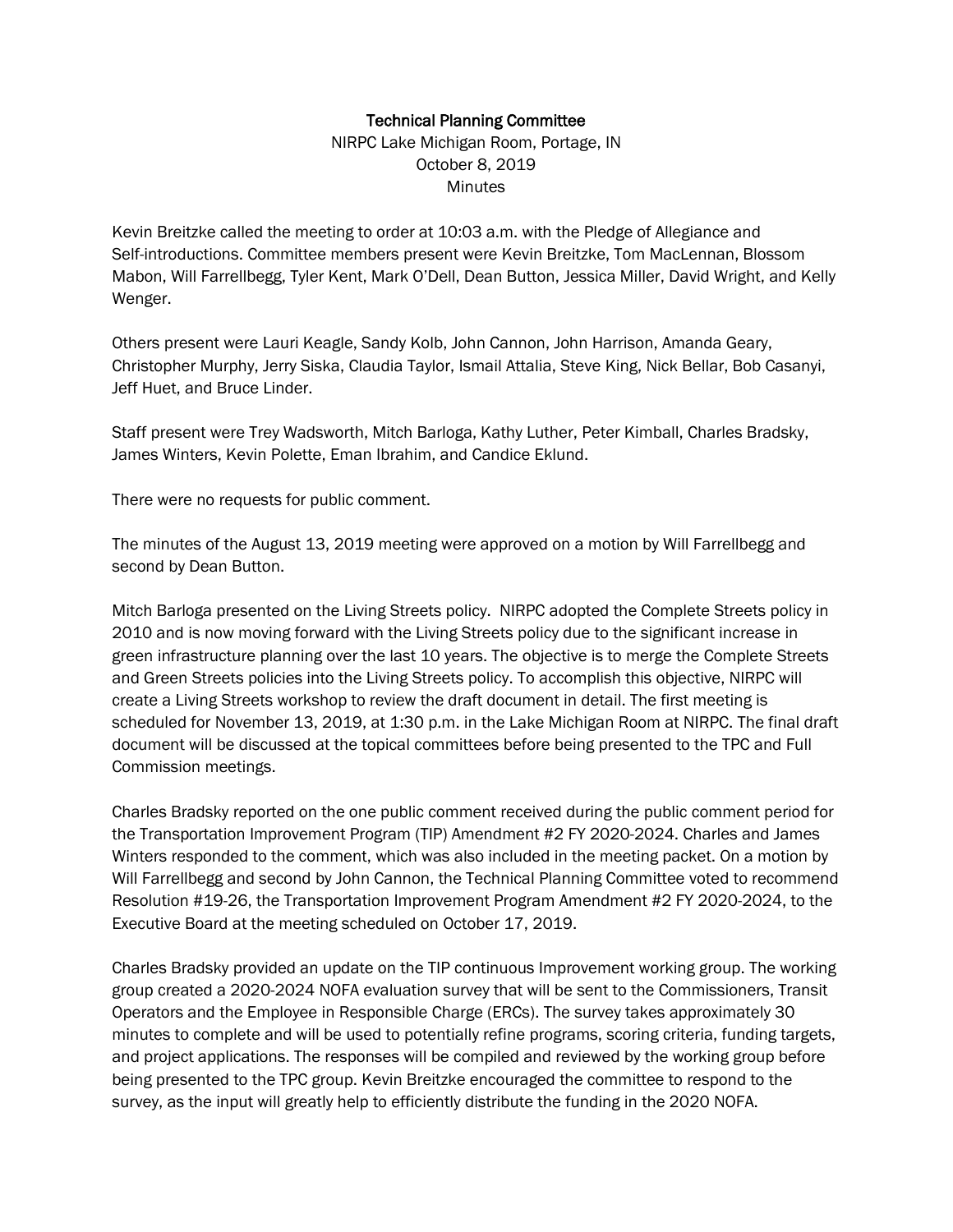Topical Committee Reports

- Kathy Luther said the EMPC group met with NIRPC's federal partner, Urban Waters, to present the Living Streets policy. This policy could be beneficial if the new MS4 rules acquire additional implementation. EMPC will work on the Transportation Infrastructure Vulnerability Assessment when the Living Streets working group meetings conclude.
- Mitch Barloga said he presented the Living Streets policy at the 3PC meeting on October 3. Mitch also shared his experiences at the Association of Pedestrian and Bicycle Professionals conference in Portland. The Next Level Trails applications are due November 1, 2019. Contact Mitch with any questions. TPC will be hosting a Trails Town workshop at NIRPC on October 31, 2019.
- James Winters said the 2019 FTA grants have been approved. One of NIRPC's projects includes an ADA bus shelter inventory of every bus stop in the region. The completed inventory will be shared with TPC and the municipalities. James also discussed the nature of the Transit Operators Roundtable (TOR) meetings. TOR is currently a private meeting because each operator is required to hold public board meetings. TOR meetings at NIRPC typically discuss topics outside of what should be discussed publicly. Therefore, there will no longer be official TOR Committee meetings, but rather technical working group meetings that will still report to the TPC.
- Eman Ibrahim said LUC met on October 3 and also presented the Living Streets policy. Eman discussed the three projects derived from the 2050 plan that she is working on; E-Commerce, Sensible Tools and Transit-Oriented Development (TOD).
- Peter Kimball reported for Scott Weber. The Living Streets policy was presented at the STC meeting on October 1. The CUFC working group will meet again on October 15 at 9:00 a.m. to discuss the criteria for corridors to be submitted. They will also meet with the FHWA to discuss NIRPC's new Economic Development Designation since NIRPC is the first in the state to submit a designation.
- Charles Bradsky said the Transportation Resource & Oversight Committees will not meet again until November 26, 2019.

Jessica Miller, with INDOT, shared it is anticipated that the Governor's announcement for the Community Crossings award notifications will be released by the end of the week.

Lauri Keagle reported the IDEM VW Committee is hosting an electric vehicle working group in Indianapolis today. Carl Lisek, Executive Director with SSCC, had IDEM Commissioner Bruno Pigott on his 'Green Fleet Radio' show last week to discuss the VW Mitigation Trust Fund. To listen to the radio shows and see a listing of upcoming free Green Fleet training events, visit SSCC's website at southshorecleancities.org. Contact Lauri Keagle at 219-644-3690.

John Cannon requested support to move funding from Designation #1382010, Samuelson Road project to Designation #1173430, Central Avenue project. Kevin Breitzke suggested Mr. Cannon present his funding allocation request at the next TROC meeting on November 26. If the request is approved at TROC, it would then be presented at the following TPC meeting.

The next meeting of the Technical Planning Committee will be held on November 12, 2019, at 10:00 a.m.

Hearing no other business, Kevin Breitzke adjourned the meeting at 10:46 a.m.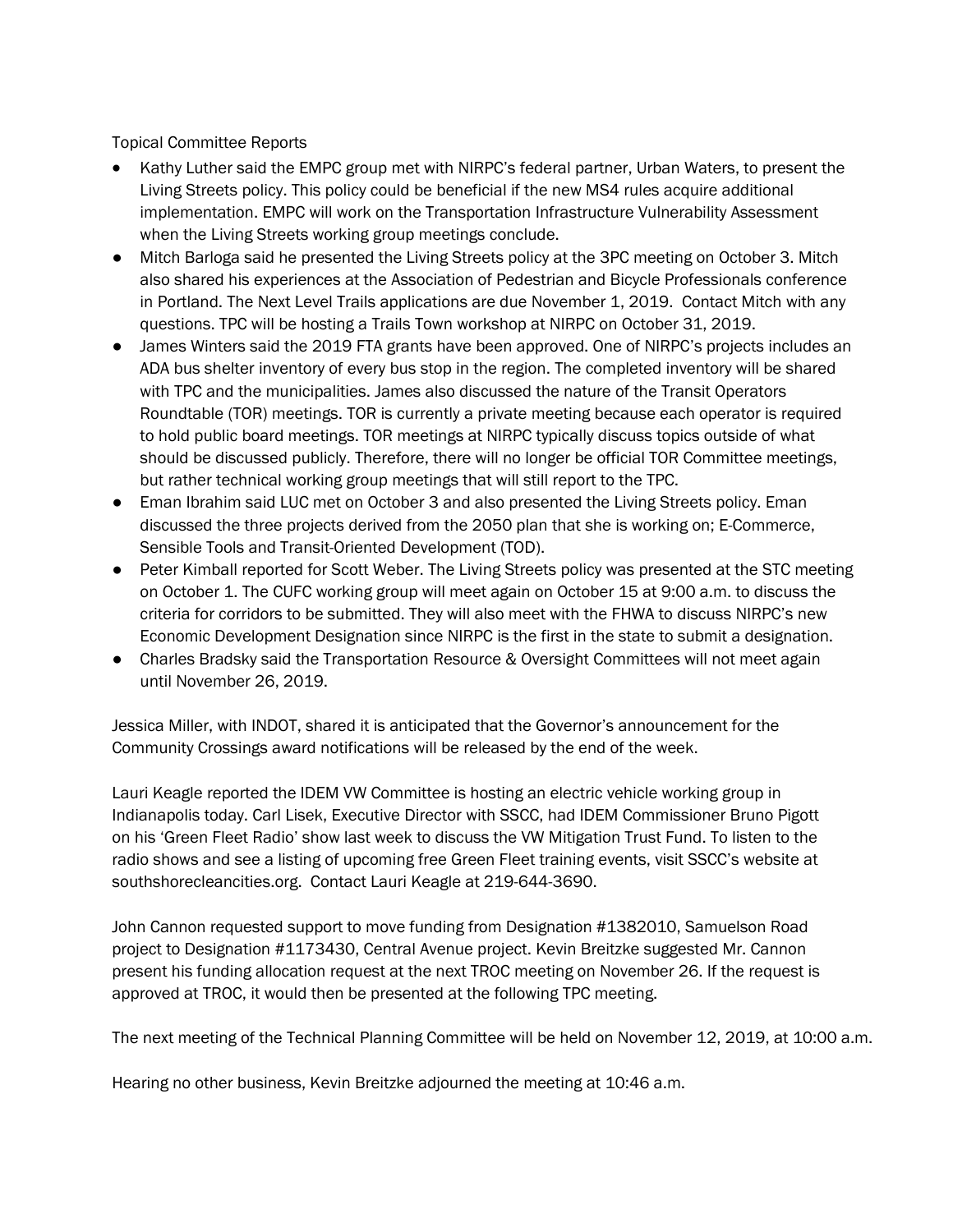# **DRAFT 12-11-19**

#### **RESOLUTION 20-XX**

# **A RESOLUTION IMPLEMENTING LIVING STREETS GUIDELINES FOR NIRPC-PROGRAMMED TRANSPORTATION PROJECTS**

WHEREAS, the Northwestern Indiana Regional Planning Commission (NIRPC) promotes an equitable and effective multimodal, regional land use*/*transportation system that is safe, as well as energy, environmentally and fiscally efficient, maximizes regional connectivity, ser*v*es the mobility needs of all citizens, utilizes stormwater runoff mitigation best practices, improves the health of the general public, and is environmentally sensitive; and

WHEREAS,, NIRPC promotes sustainable transportation that encourages walking, rolling, bicycling and transit use while promoting safe operations for all users, while improving the natural and built environment via the integration of more energy efficient and ecologically friendly management practices, as increased walking, rolling and cycling offers the potential for better air quality, reduces motor traffic, curbs fossil fuel reliance, fosters a more efficient right-of-way, promotes greater health of the local population and manages stormwater runoff while allowing for the implementation of permeable surfaces, referred to commonly as "Green Streets" concepts; and

WHEREAS, "Complete Streets" are roadways that accommodate safe, efficient and equitable access for all users by law including pedestrians, bicyclists, motorists and transit riders of all ages and abilities; and

WHEREAS, Complete Streets are achieved when transportation agencies routinely plan, design, construct, re-construct, operate, and maintain the transportation network to improve travel conditions for all users of the roadway, and adopt methods that increase the longevity, accessibility, and efficiency of the roadway in a manner consistent with, and supportive of, the surrounding community; and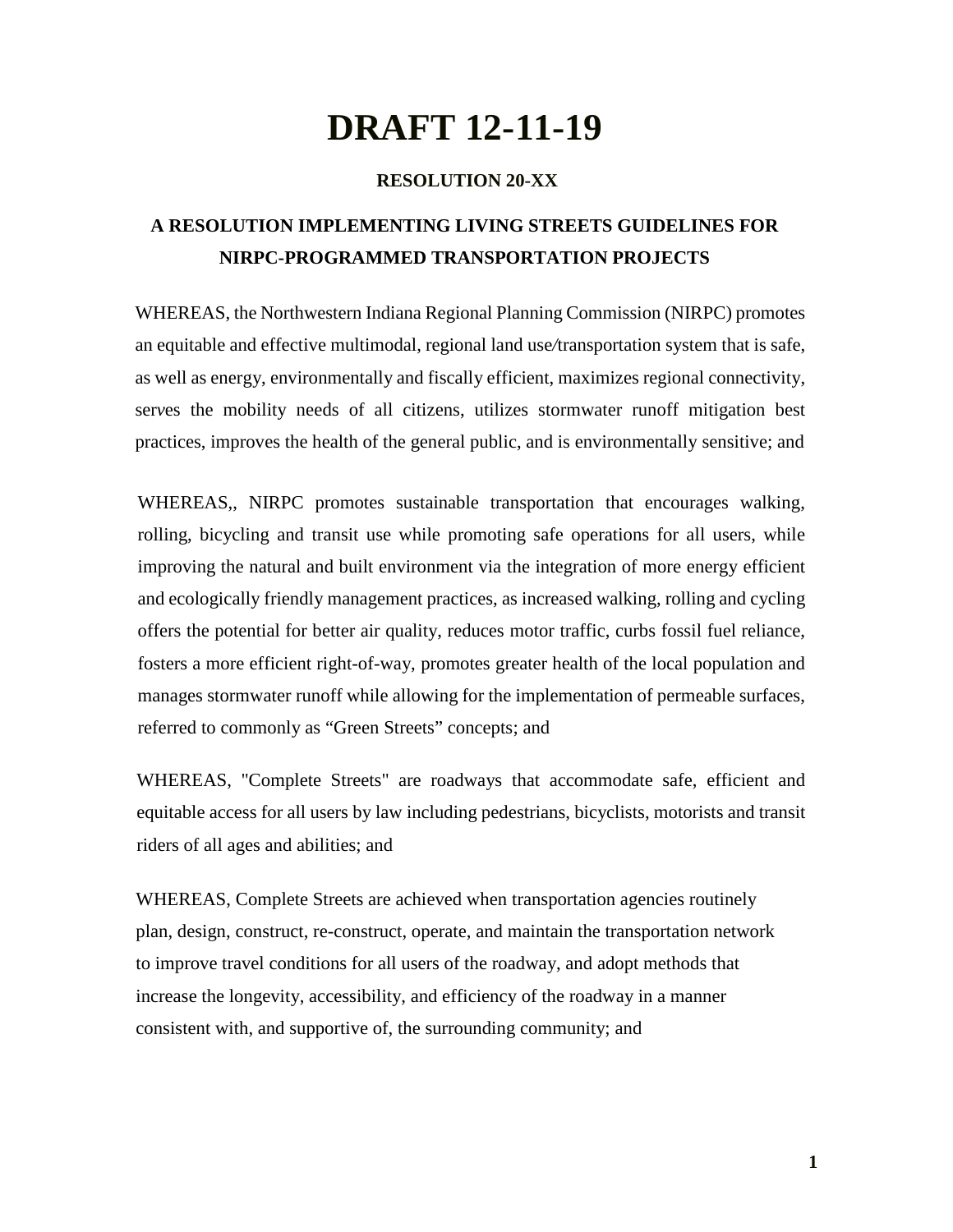WHEREAS, increasing active and sustainable transportation (e.g., walking, rolling, bicycling, using public transportation and low-emission vehicles) offers the potential for improved public health, economic development, a cleaner environment, reduced transportation costs, enhanced community connections, social equity, and more livable communities; and

WHEREAS, Complete Streets principles have been, and continue to be, adopted nationwide at state, regional, and municipal levels in the interest of adherence to federal regulations that promote multimodal transportation options and accessibility for all users, including NIRPC's 2010 *Complete Streets Policy & Guidelines*; and

WHEREAS, "Green Streets" represent a stormwater management approach that incorporates vegetation (perennials, shrubs, trees), soil, and engineered systems (e.g., permeable pavements) to slow, filter, and cleanse stormwater runoff from impervious surfaces (e.g., streets, sidewalks); and

WHEREAS, NIRPC seeks to combine both Complete and Green Streets principles into a unified policy called "Living Streets;" and

WHEREAS, Living Streets provide for the development of pedestrian, rolling, bicycle, transit and electric vehicle charging infrastructure, green stormwater infrastructure, and ecological revitalization which offers long term cost savings, public health improvements, pollution reduction, water quality and habitat improvement, increases green space while reducing fossil fuel demands, and creates safe opportunities for convenient active transportation; and

WHEREAS, Living Streets improvements follow Universal Design principles that include, but are not limited to, marked bicycle lanes on the roadway, paved shoulders, signed bike routes, safe access to bus stops, shared use paths, sidewalks, bicycle parking facilities, marked or raised street crossings (including over- and under passes), pedestrian signals, signs and auditory cues, multi-purpose spaces, vegetated swales, green gutters, rain gardens, stormwater curb extensions, pervious paving, stormwater planters, increased green space, and urban street trees; and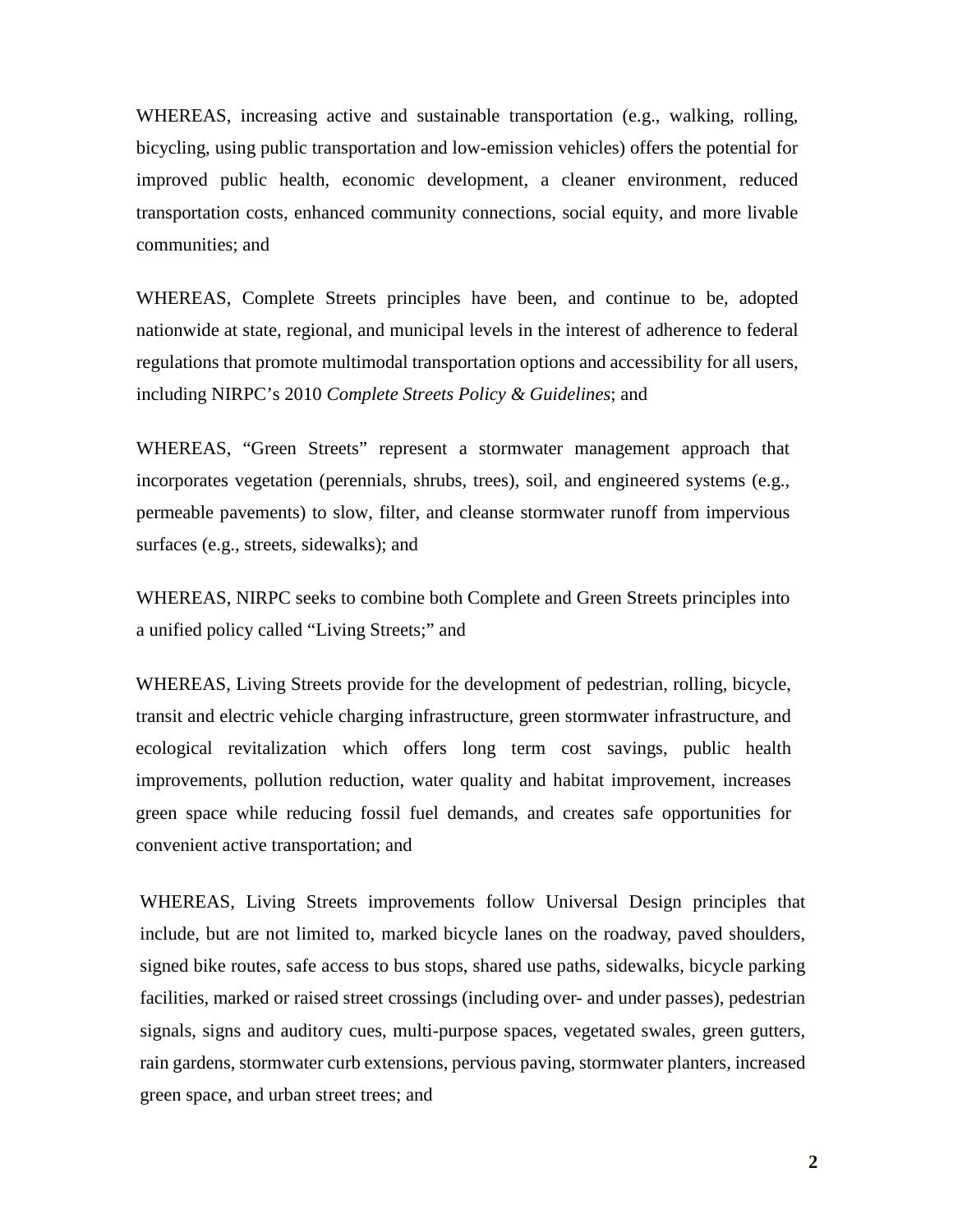WHEREAS, providing access for people with disabilities is a civil rights mandate that is not subject to limitation by project costs, levels of use, or "exceptional circumstances" where the Americans with Disabilities Act requires pedestrian facilities that, when newly constructed or altered, be accessible; and

WHEREAS, NIRPC is responsible for planning and programming transportation projects that utilize federal grants which adhere to goals and objectives from previously adopted documents such as the *NWI 2050 Plan, Creating Livable Communities, Greenways+Blueways 2020 Plan, the Marquette Action Plan,* and other applicable documents; and

WHEREAS, it is NIRPC's vision to undertake bold planning initiatives that positively impact Northwestern Indiana's future to create a strong, accessible, safe, sustainable, climate-resilient, clean and high-quality environment in which to live, work and play.

NOW, THEREFORE, BE IT RESOLVED that NIRPC supports the concept of Living Streets and hereby establish the attached Guidelines to incorporate Living Streets facilities to the most practicable extent as proposed by the project sponsor in all transportation projects using NIRPC-attributable federal funds;

BE IT FURTHER RESOLVED that Living Streets Guidelines are hereby established wherein project sponsors need to provide in the written request for federal funding documentation providing for the inclusion of Living Streets facilities in the proposed project seeking NIRPC-attributable funds and application materials must include a description of the facilities;

BE IT FURTHER RESOLVED that sponsors using other local, state, or non-NIRPC attributable federal funds be encouraged to accommodate practicable Living Streets facilities, in the planning and design of all proposed transportation projects;

BE IT FURTHER RESOLVED that NIRPC-based stakeholder committees responsible for various funding priorities utilize these Living Street Guidelines and review proposed project descriptions to account for Living Streets adherence, and providing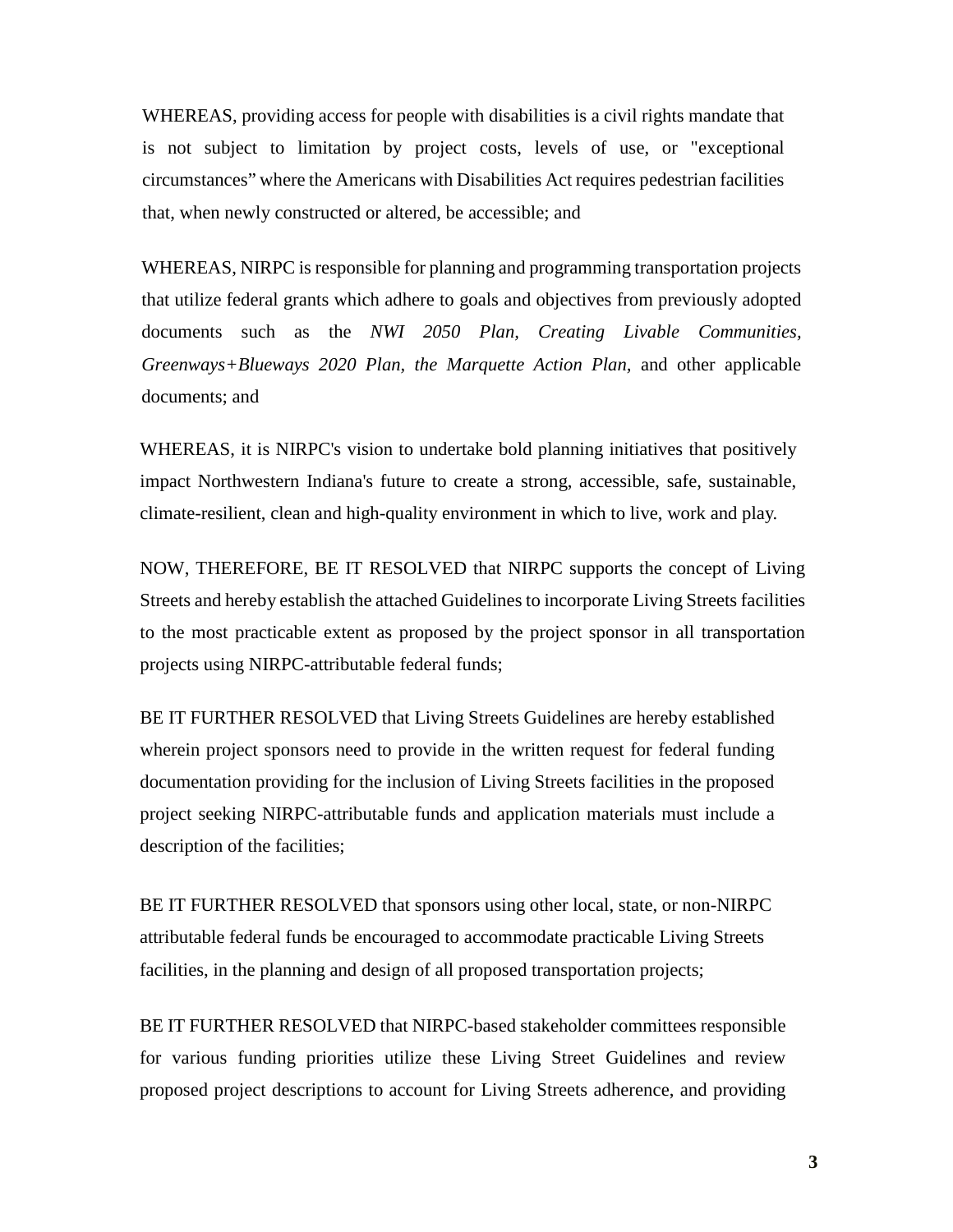exemptions to projects where deemed appropriate.

Duly adopted by the Northwestern Indiana Regional Planning Commission on this historic day somewhere in the near future.

# **NORTHWESTERN INDIANA REGIONAL PLANNING COMMISSION Living Streets Planning & Design Guidelines**

Below are planning and design guidelines to assist project sponsors in the accommodation of all users (bicyclists, pedestrians, transit users, motorists and people with disabilities, hereafter referred to as "Living Streets" facilities). Project sponsors shall use these guidelines in planning for and designing their projects. The Guidelines will be used by NIRPC staff and relevant committees as the proposed project is processed through current project selection and planning review.

1. Living Streets facilities shall be established on rehabilitation, restoration, and resurfacing (3R), partial 3R, and new construction and reconstruction (4R) projects unless one or more of the following conditions are met (entities will be required to provide evidence for justification of exemption(s):

a. Where non-motorized users are prohibited by law from using the roadway. In this instance, the applicant should accommodate Living Streets facilities as practicable within the right of way or within the same transportation corridor. Such projects shall still be inclined to incorporate green infrastructure improvements referenced in the above document.

b. The cost of establishing Living Streets facilities that meet applicable standards would exceed 15% of the cost of the larger transportation project. Eligible costs may include additional right-of-way acquisition, utility relocation, utility replacement by way of natural infrastructure, vegetative additions, and other construction costs with the establishment of said facilities.

c. Where the project consists of minor maintenance or repair (reconstruction is not included). Minor projects include, but are not limited to, emergency and periodic/preventative maintenance.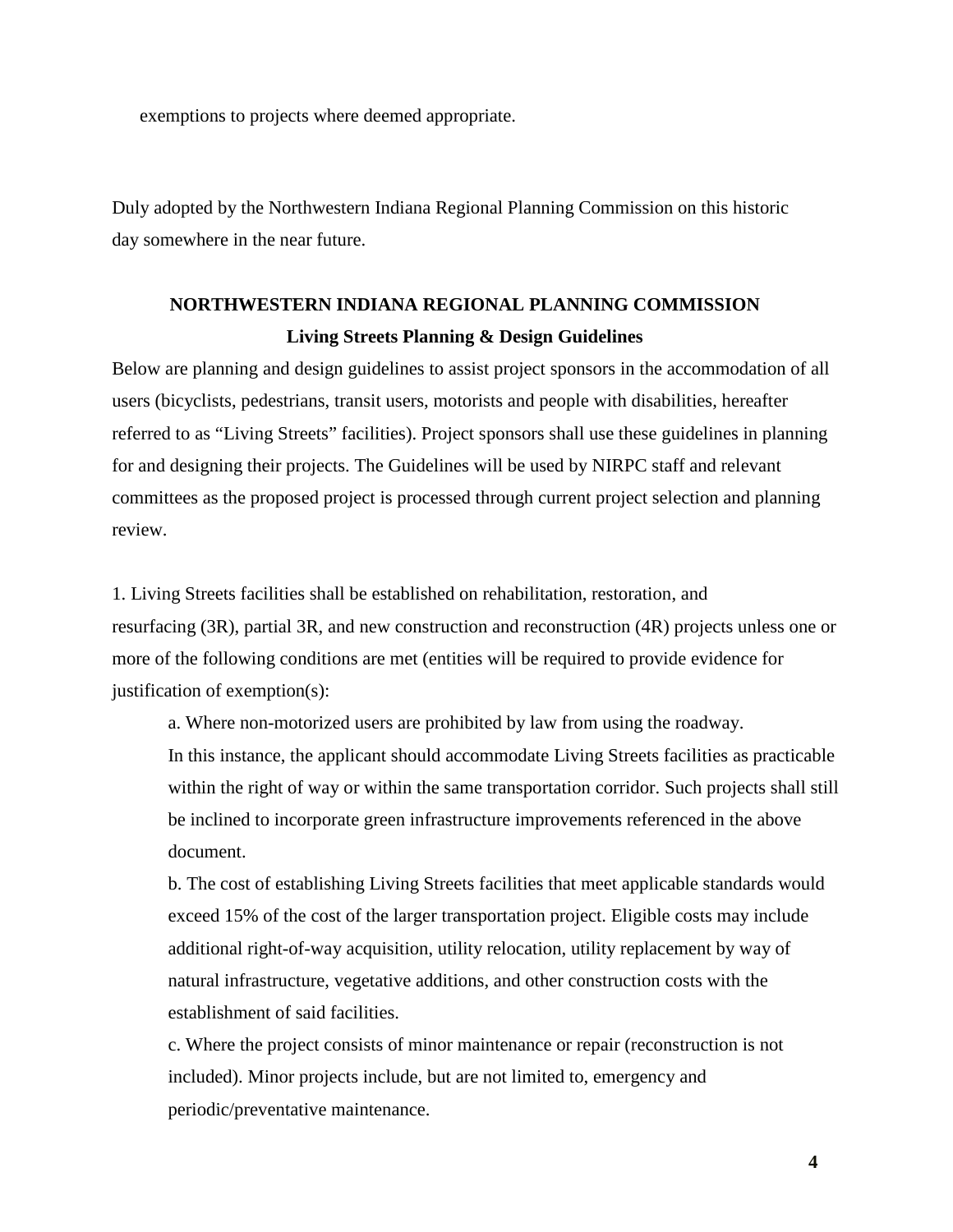d. Where the project consists primarily of the installation of traffic control or safety devices and little or no additional right-of-way is to be acquired.

e. There are topographic or natural resource constraints.

f. Where factors indicate an absence of need.

g. Where existing Living Streets facilities currently exists or are scheduled for construction within or near the corridor.

2. On proposed 3R and 4R projects that do not increase vehicular capacity, Living Streets facilities shall be incorporated where applicable and as proposed by the project sponsor including in the following ways:

a. Resurfacing including striping for additional shoulder width and/or

crosswalks, as well as bike lanes where feasible in urban settings.

b. Signalization including installation of pedestrian activated signals, and/or review of proper operation and timing of pedestrian phases.

c. Restriping sufficiently wide pavements and bridge decks for additional shoulder width in accordance with applicable federal guidelines.

d. Bridge deck replacement with extension of bridge deck (or other means) to accommodate all users.

e. In cases where an adopted regional or local plan proposes a bikeway, rolling or pedestrian way that would pass under or over a bridge that is to be reconstructed, the bridge shall be reconstructed to accommodate intended users.

f. Intersection upgrades including crosswalks and pedestrian actuated signals.

g. In rural areas, paved shoulders should be included in all new construction and reconstruction projects on roadways used by more than 1,000 vehicles per day (ADT). Shoulders with a minimum of five-foot paved asphalt width preferred, accompanied by bicycle-friendly rumble strips. Paved shoulders have safety and operational advantages for all road users in addition to providing a place for bicyclists and pedestrians to operate.

h. Addresses right-of-way flooding.

i. In stormwater runoff areas generated from human land uses.

j. In places where additional vegetation can lead to improved pollinator habitat,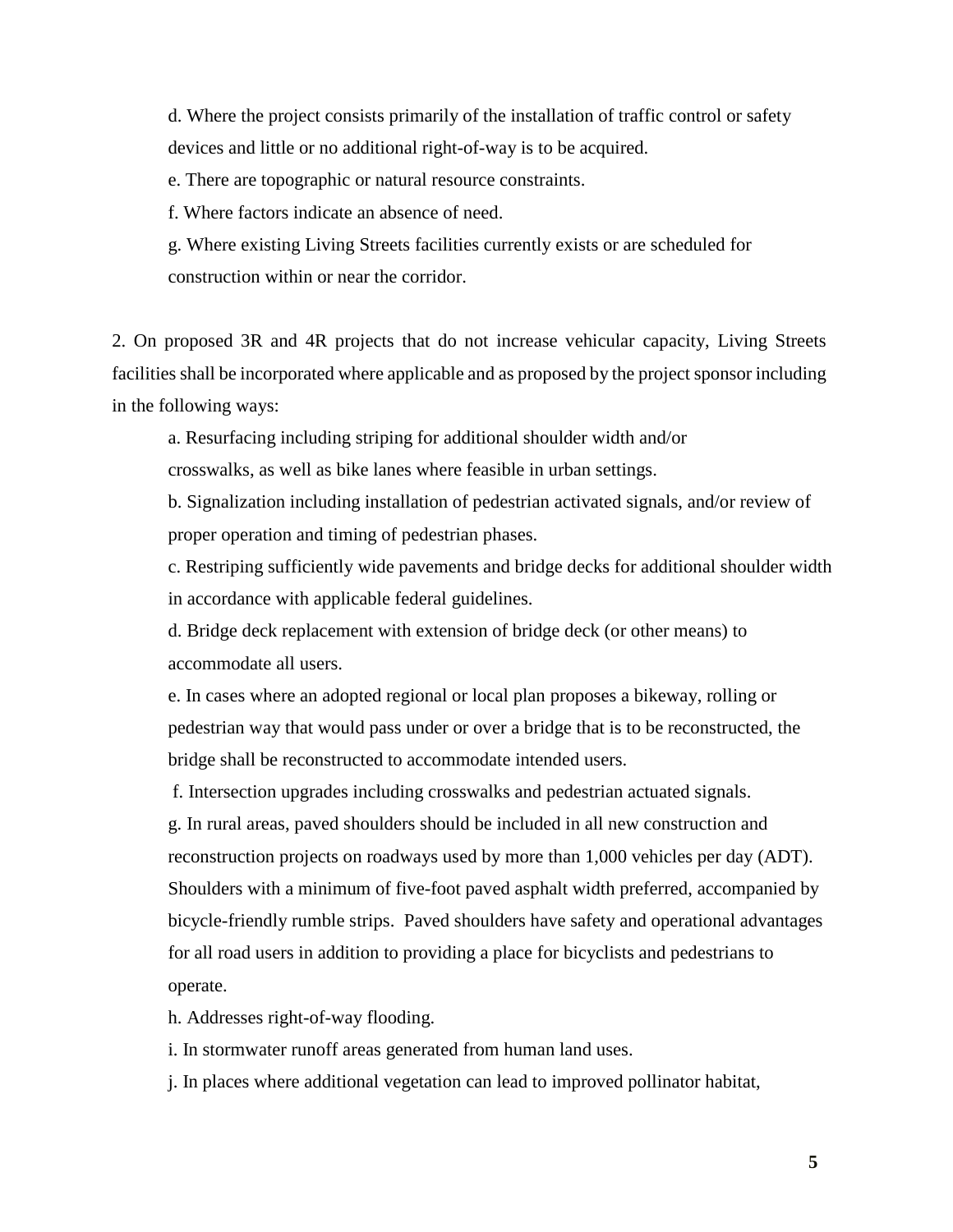heating/cooling cost savings, and increased public health.

3. The design and development of the transportation infrastructure shall improve conditions for all users by:

a. Planning projects for the long-term. The design and construction of new transportation facilities should presume demand for all users, aim to improve health and increase ecological resilience, and not preclude the provision of future improvements. In particular, where development is projected to change the character of an area from rural to suburban to urban over the long-term, it is encouraged that adequate right-of-way and infrastructure be established as part of a near-term project to accommodate future facilities where applicable. Every project should be planned and designed with the ultimate, long- term goal of creating, over time, Living Streets facilities.

b. Connecting Living Streets facilities across jurisdictional boundaries. As the metropolitan planning organization, NIRPC has a vantage point from which to recommend to the jurisdictions the connection and continuity of facilities for all users for the purpose of qualifying for federal funding. One way which NIRPC does this is through the *Comprehensive Regional Plan* which is updated every five years*.* 

c. Designing context-appropriate facilities to the best currently available standards and guidelines. The design of said facilities shall be in accordance with applicable federal guidelines.

d. Addressing the need for bicyclists, rollers and pedestrians to cross corridors as well as travel along them. Even where bicyclists, rollers and pedestrians may not commonly travel along a corridor that is being improved or constructed, they will likely need to be able to cross that corridor safely and conveniently. For instance, a roadway project that does not contain a bike facility (interstate highway) should address bridge crossings that are hostile for bicycles, rollers and pedestrians. Therefore, the design of intersections and interchanges shall accommodate cyclists, rollers and pedestrians in a manner that is safe, accessible and convenient.

e. Creating a more connected, renewed, united and vibrant Northwest Indiana. Living Streets projects support NIRPC's planning initiatives including those that address climate change and its potential impacts.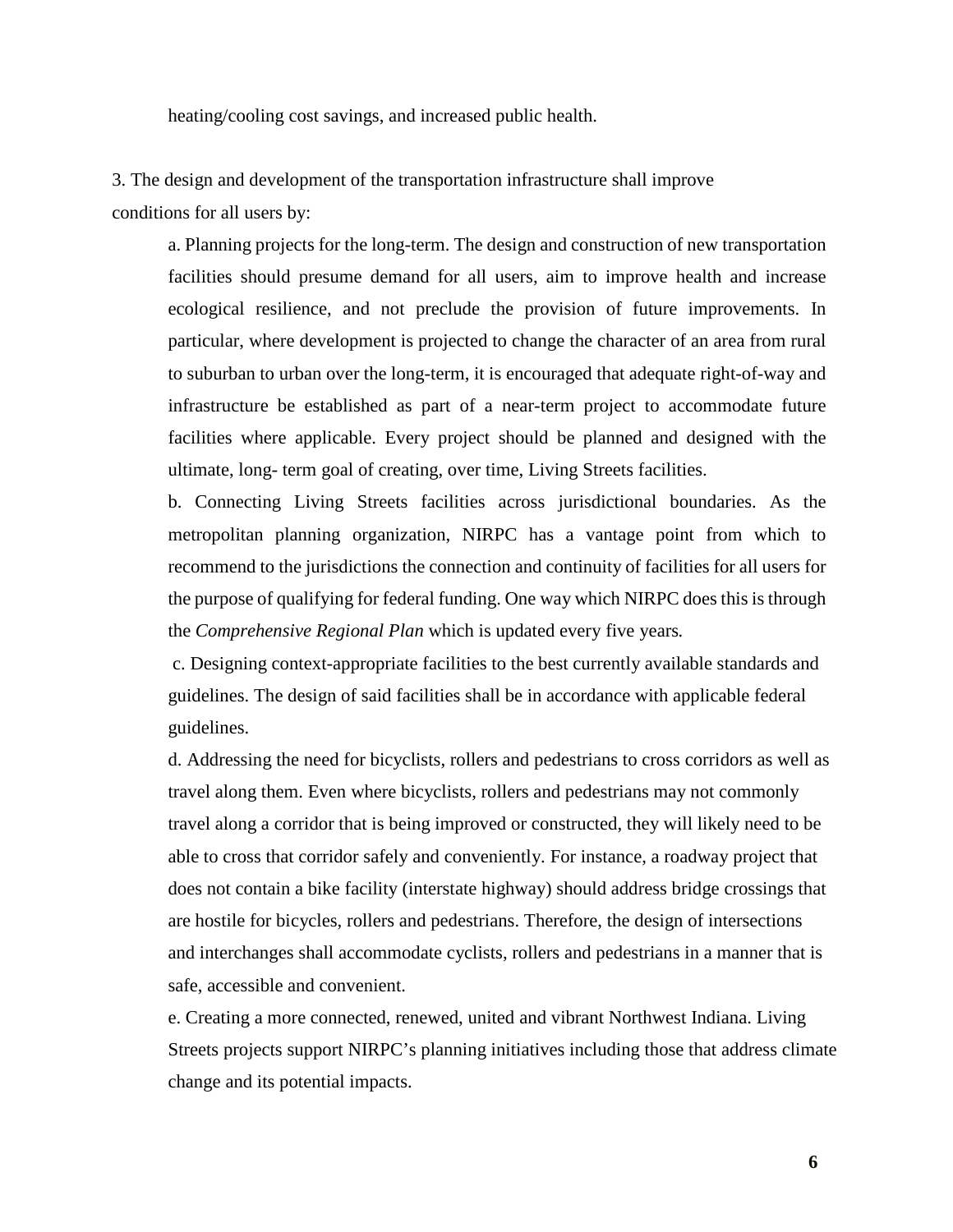

6100 Southport Road Portage, Indiana 46368 (219) 763-6060 www.nirpc.org

# RESOLUTION 20-03

# A RESOLUTION OF THE NORTHWESTERN INDIANA REGIONAL PLANNING COMMISSION AMENDING THE *NWI 2050* PLAN FOR LAKE, PORTER, AND LAPORTE COUNTIES, INDIANA TECHNICAL AMENDMENT NO. 1 January 16, 2020

WHEREAS, Northwest Indiana's citizens require a safe, efficient, effective, resourceconserving regional transportation system that maintains and enhances regional mobility and contributes to improving the quality of life in Northwest Indiana; and

WHEREAS, the Northwestern Indiana Regional Planning Commission, hereafter referred to as "the Commission", being designated the Metropolitan Planning Organization (MPO) for the Lake, Porter and LaPorte County area, has established a regional, comprehensive, cooperative, and continuing (3-C) transportation planning process to develop the unified planning work program, a transportation plan, and a transportation improvement program to facilitate federal funding for communities, counties, and transit operators, and to provide technical assistance and expertise to regional transportation interests; and

WHEREAS, the Commission performs the above activities to satisfy requirements of the Fixing America's Surface Transportation (FAST) Act of 2015 (PL 114-94), applicable portions of all prior federal transportation program authorizing legislation, as well as other federal, state, and local laws mandating or authorizing transportation planning activities; and

WHEREAS, the *NWI 2050* Plan is a product of a multi-modal, 3-C transportation planning process, compatible with regional goals and objectives and socio-economic and demographic factors; and

WHEREAS, the FAST Act of 2015 requires the Commission to adopt annual safety performance measure targets; and

WHEREAS, the FAST Act of 2015 requires, within 180 days of the state department of transportation adopting targets, metropolitan planning organizations (MPOs) to either adopt the targets of the state department of transportation or develop their own targets; and

WHEREAS, the Indiana Department of Transportation adopted its safety performance measure targets on August 31, 2019, and the Commission finds that the Commission should support the Indiana Department of Transportation's targets; and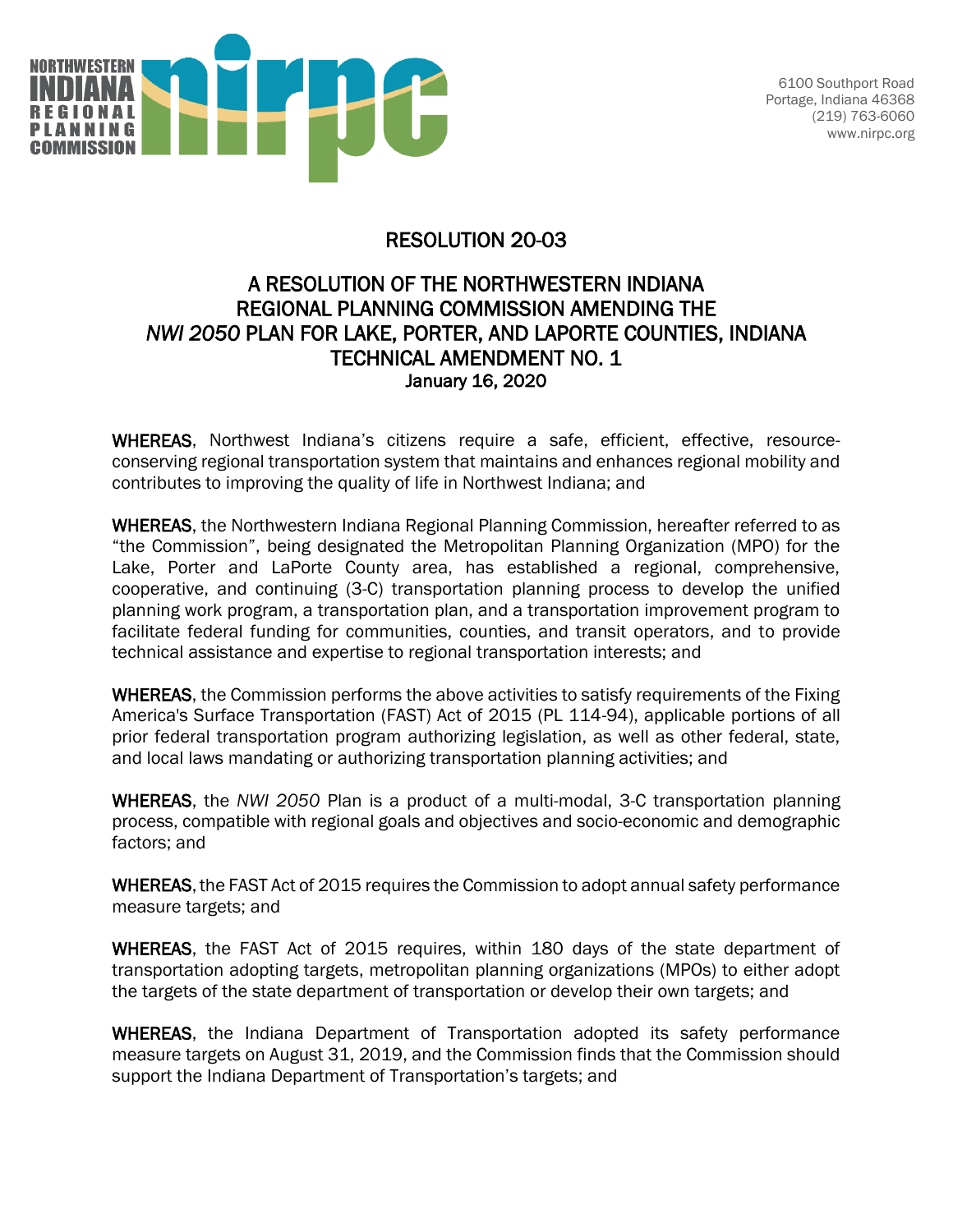WHEREAS, the *NWI 2050* Plan must be amended to reflect the updated safety performance measure targets; and

WHEREAS, the changes to the *NWI 2050* Plan brought about by this amendment fit the criteria of a technical amendment according to the *Engage NWI* plan; and

WHEREAS, the Technical Policy Committee (TPC) has recommended that the Northwestern Indiana Regional Planning Commission make these changes to the *NWI 2050* Plan.

NOW, THEREFORE, BE IT RESOLVED that the Northwestern Indiana Regional Planning Commission hereby amends the *NWI 2050* Plan as a technical amendment by making the following changes to the *NWI 2050* Plan as shown on the attachment to this resolution.

Duly adopted by the Northwestern Indiana Regional Planning Commission this sixteenth day of January, 2020.

Chairperson

\_\_\_\_\_\_\_\_\_\_\_\_\_\_\_\_\_\_\_\_\_\_\_\_\_\_\_\_

ATTEST:

**Secretary** 

\_\_\_\_\_\_\_\_\_\_\_\_\_\_\_\_\_\_\_\_\_\_\_\_\_\_\_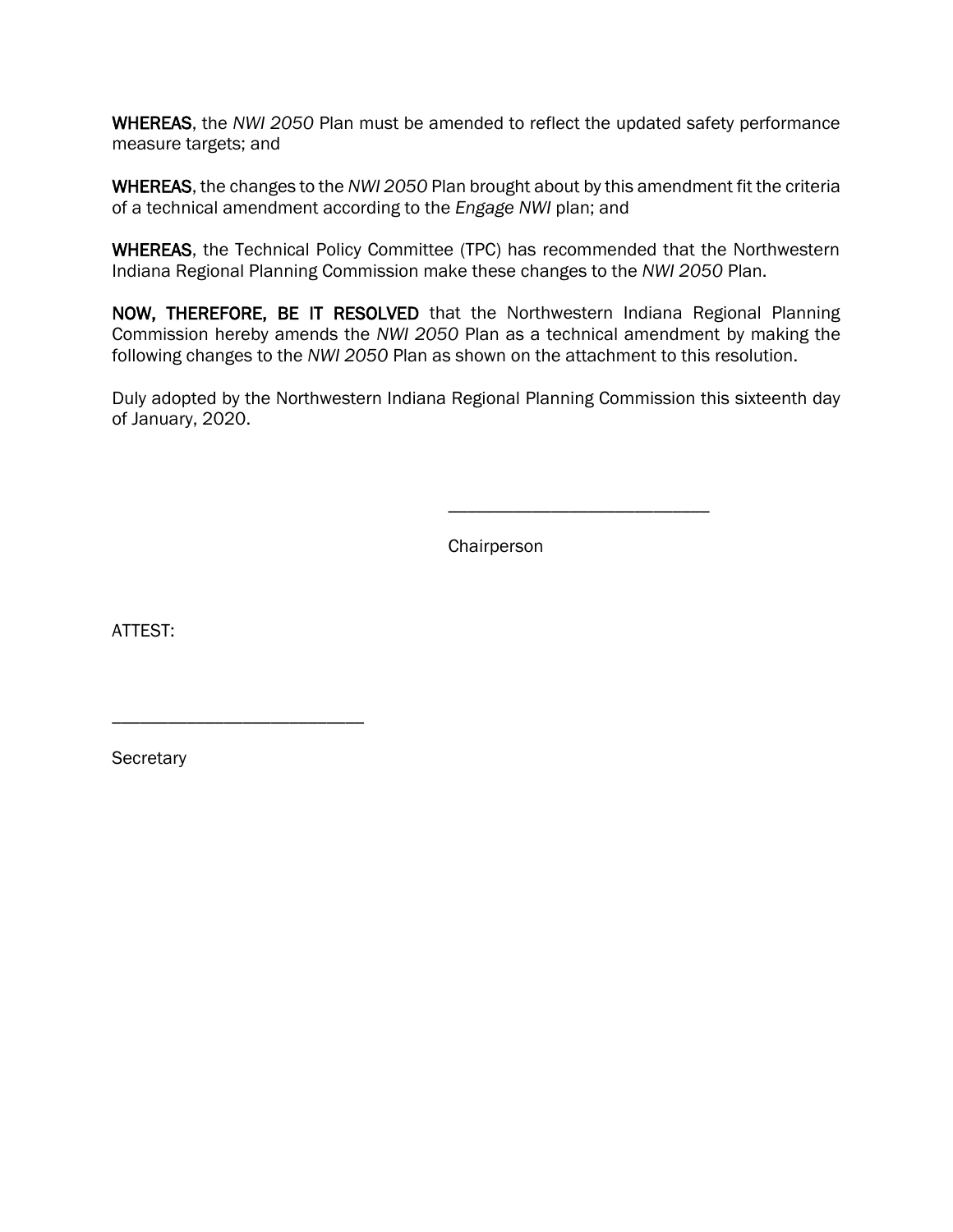### Changes to the *NWI 2050* Plan:

| Page<br><b>Number</b> | Performance<br><b>Measure</b>                                            | <b>Original Text</b>                                             | <b>Amended Text</b>                                              |
|-----------------------|--------------------------------------------------------------------------|------------------------------------------------------------------|------------------------------------------------------------------|
| 175                   | Number of fatalities                                                     | "98 in 2019 in order to support<br>the state target of 889.6"    | "100 in 2020 in order to support<br>the state target of 907.7"   |
| 176                   | Rate of fatalities per<br>100 million vehicle<br>miles traveled          | "0.838 in 2019 in order to<br>support the state target of 1.087" | "0.846 in 2020 in order to support<br>the state target of 1.097" |
| 176                   | Number of serious<br>injuries                                            | "445 in 2019 in order to support<br>the state target of 3,501.9" | "441 in 2020 in order to support<br>the state target of 3,467.4" |
| 177                   | Rate of serious<br>injuries per 100<br>million vehicle miles<br>traveled | "3.808 in 2019 in order to<br>support the state target of 4.234" | "3.758 in 2020 in order to support<br>the state target of 4.178" |
| 177                   | Non-motorized<br>serious injuries and<br>fatalities                      | "58 in 2019 in order to support<br>the state target of 393.6"    | "60 in 2020 in order to support the<br>state target of 405.9"    |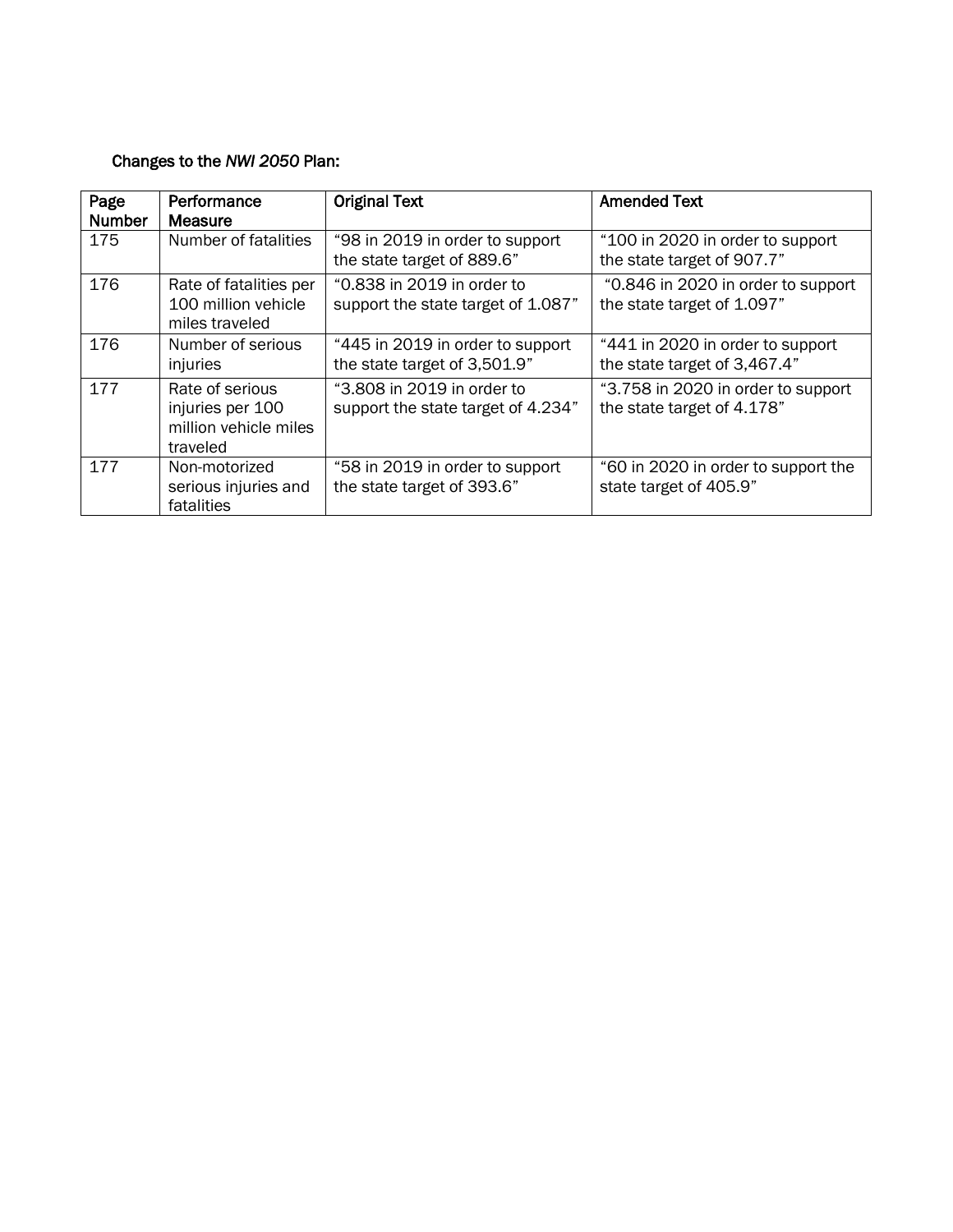

6100 Southport Road Portage, Indiana 46368 (219) 763-6060 www.nirpc.org

# RESOLUTION 20-04

# A RESOLUTION OF THE NORTHWESTERN INDIANA REGIONAL PLANNING COMMISSION AMENDING THE FY 2020-2024 TRANSPORTATION IMPROVEMENT PROGRAMS FOR LAKE, PORTER, AND LAPORTE COUNTIES, INDIANA TECHNICAL AMENDMENT NO. 1 January 16, 2020

WHEREAS, Northwest Indiana's citizens require a safe, efficient, effective, resourceconserving regional transportation system that maintains and enhances regional mobility and contributes to improving the quality of life in Northwest Indiana; and

WHEREAS, the Northwestern Indiana Regional Planning Commission, hereafter referred to as "the Commission", being designated the Metropolitan Planning Organization (MPO) for the Lake, Porter and LaPorte County area, has established a regional, comprehensive, cooperative, and continuing (3-C) transportation planning process to develop the unified planning work program, a transportation plan, and a transportation improvement program to facilitate federal funding for communities, counties, and transit operators, and to provide technical assistance and expertise to regional transportation interests; and

WHEREAS, the Commission performs the above activities to satisfy requirements of the Fixing America's Surface Transportation (FAST) Act of 2015 (PL 114-94), applicable portions of all prior federal transportation program authorizing legislation, as well as other federal, state, and local laws mandating or authorizing transportation planning activities; and

WHEREAS, the FY 2020-2024 Transportation Improvement Programs are a product of a multimodal, 3-C transportation planning process, compatible with regional goals and objectives and socio-economic and demographic factors used to form the *NWI 2050 Plan*; and

WHEREAS, the FAST Act of 2015 requires the Commission to adopt annual safety performance measure targets; and

WHEREAS, the FAST Act of 2015 requires, within 180 days of the state department of transportation adopting targets, metropolitan planning organizations (MPOs) to either adopt the targets of the state department of transportation or develop their own targets; and

WHEREAS, the Indiana Department of Transportation adopted its safety performance measure targets on August 31, 2019, and the Commission finds that the Commission should support the Indiana Department of Transportation's targets; and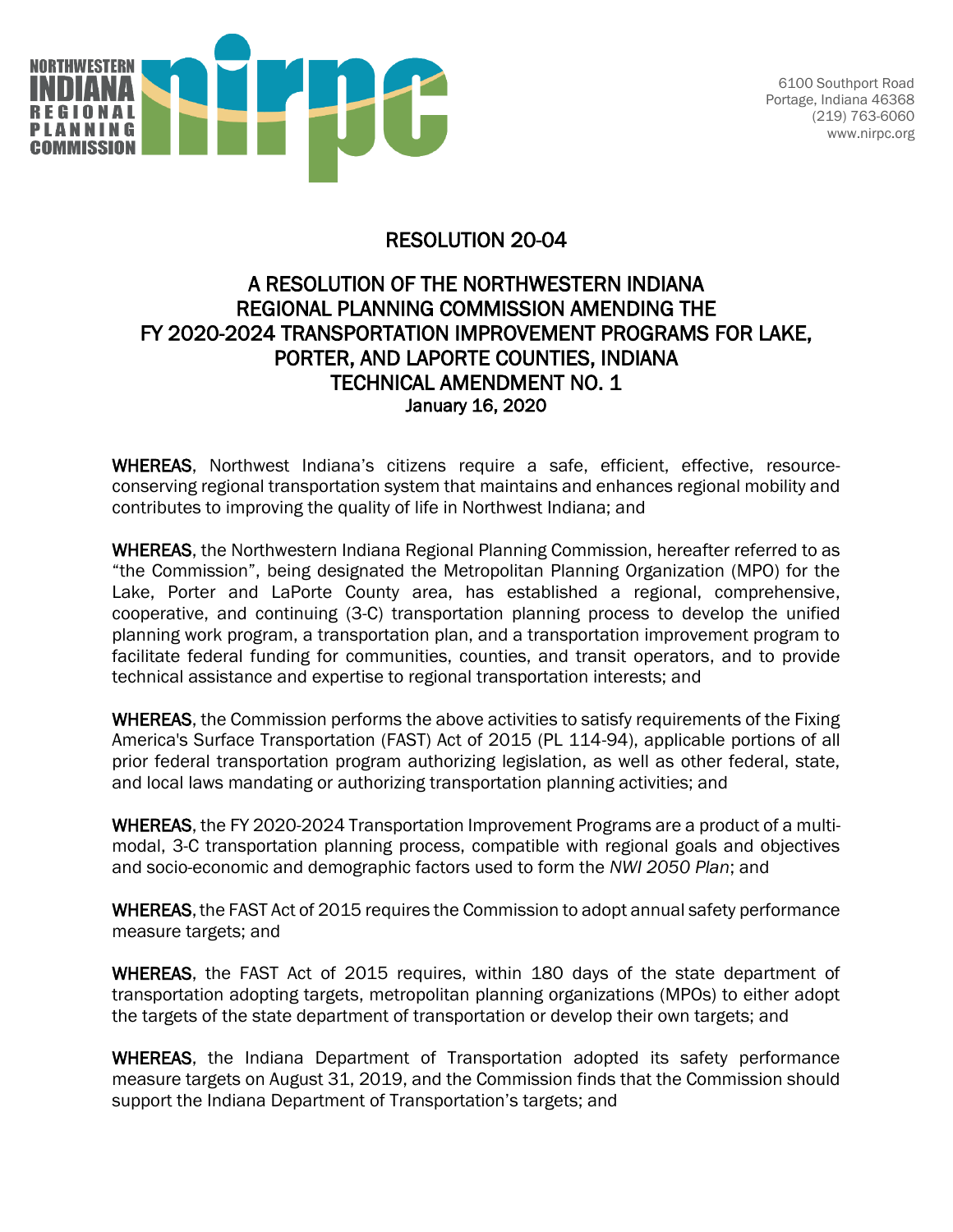WHEREAS, the FY 2020-2024 Transportation Improvement Programs must be amended to reflect the updated safety performance measure targets and be consistent with the *NWI 2050*  Plan; and

WHEREAS, the changes to the FY 2020-2024 Transportation Improvement Programs brought about by this amendment fit the criteria of a technical amendment according to the *Engage NWI* public participation plan; and

WHEREAS, the Technical Policy Committee (TPC) has recommended that the Northwestern Indiana Regional Planning Commission make these changes to the FY 2020-2024 Transportation Improvement Programs.

NOW, THEREFORE, BE IT RESOLVED that the Northwestern Indiana Regional Planning Commission hereby amends the FY 2020-2024 Transportation Improvement Programs as a technical amendment by making the following changes to the FY 2020-2024 Transportation Improvement Program as shown on the attachment to this resolution.

Duly adopted by the Northwestern Indiana Regional Planning Commission this sixteenth day of January, 2020.

**Chairperson** 

\_\_\_\_\_\_\_\_\_\_\_\_\_\_\_\_\_\_\_\_\_\_\_\_\_\_\_\_

ATTEST:

**Secretary** 

\_\_\_\_\_\_\_\_\_\_\_\_\_\_\_\_\_\_\_\_\_\_\_\_\_\_\_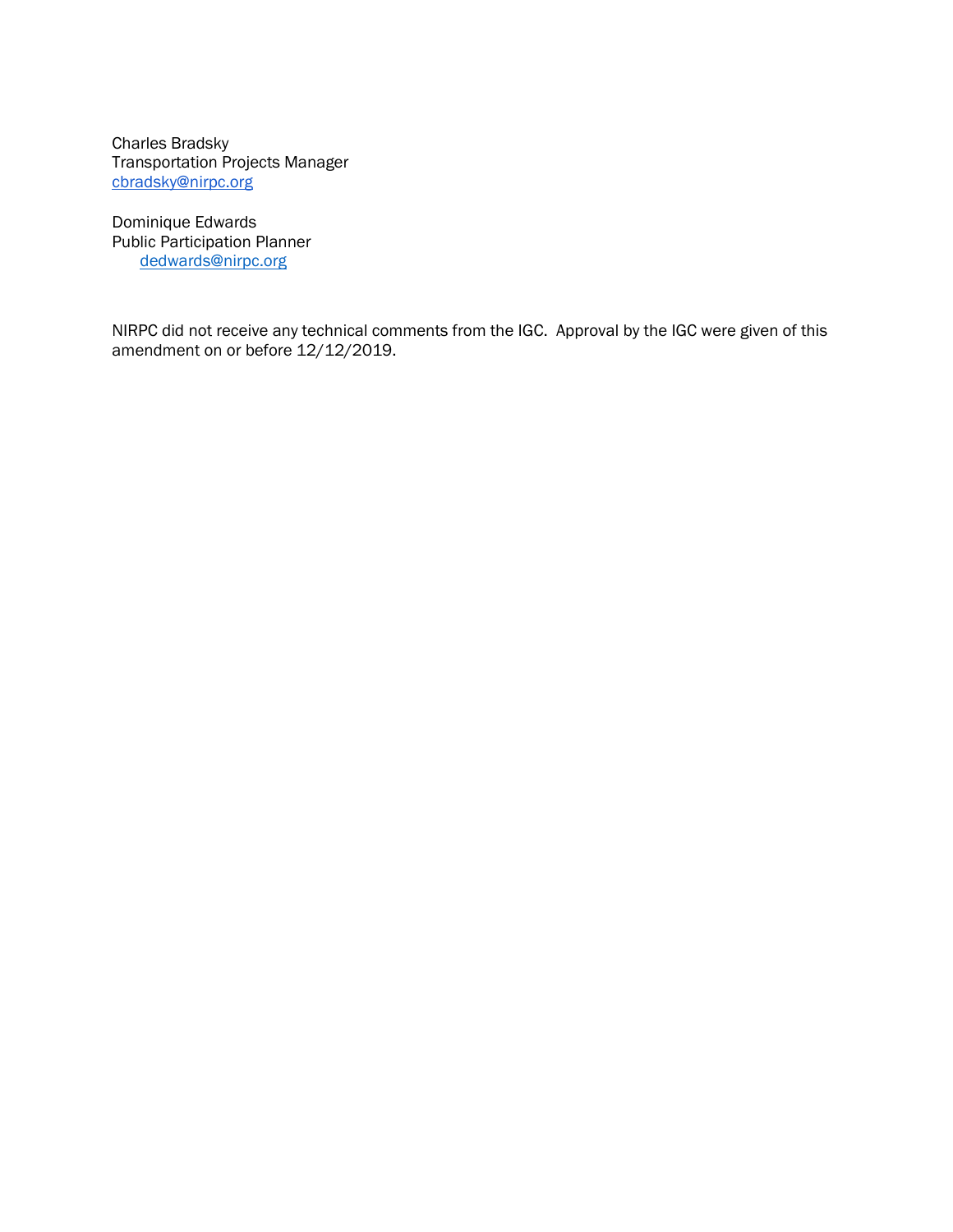

6100 Southport Road Portage, Indiana 46368 (219) 763-6060 www.nirpc.org

January 6, 2020

#### NEWS FROM NIRPC - FOR IMMEDIATE RELEASE – December 13, 2019 Contact: Charles Bradsky 219-763-6060; cbradsky@nirpc.org

#### NIRPC to hold public comment period on the draft changes to 2020-2024 Transportation Improvement Program

The Northwestern Indiana Regional Planning Commission (NIRPC) will hold a 21-day public comment period on the draft changes to the 2020-2024 Transportation Improvement Program (TIP). The comment period begins today and will end January 3, 2020.

NIRPC's TIP is a short-range financial and spending plan for the utilization of federal transportation funding. These funds can be used for highway, transit, and non-motorized transportation projects. NIRPC's TIP is periodically updated and includes projects undertaken by municipalities, counties, transit operators, and the State of Indiana. Federal planning regulations guide the preparation and development of TIP documents.

Comments may be submitted until January 3, 2020 in the following ways:

- Email: [comments@nirpc.org](mailto:comments@nirpc.org)
- Phone: 219-763-6060
- United States Postal Service: NIRPC, 6100 Southport Road, Portage, IN 46368

All comments received during the 21-day public comment period will be compiled into a public comment report and responded to. This report will be made available to the public and distributed to the relevant NIRPC committees prior to any action on these items. It is anticipated that action will be taken at the January 14, 2020 meeting of the Technical Planning Committee, followed by the January 16, 2020 meeting of the NIRPC Commission Executive Board.

Documents and information will be available for review at NIRPC's website at [www.nirpc.org.](http://www.nirpc.org/) Requests for alternative formats may be directed to NIRPC by calling 219-763-6060, or by email at [nirpc@nirpc.org.](mailto:nirpc@nirpc.org) TTY users may use the Relay Indiana service by calling 711 or 800-743-3333.

NIRPC is the Metropolitan Planning Organization and regional council of local governments for Northwest Indiana. NIRPC's purpose, as put forth in Indiana state statute, is to "provide a coordinative management process for Lake, Porter, and LaPorte Counties and to institute and maintain a comprehensive planning and programming process for transportation, economic development, and environmental policy.

###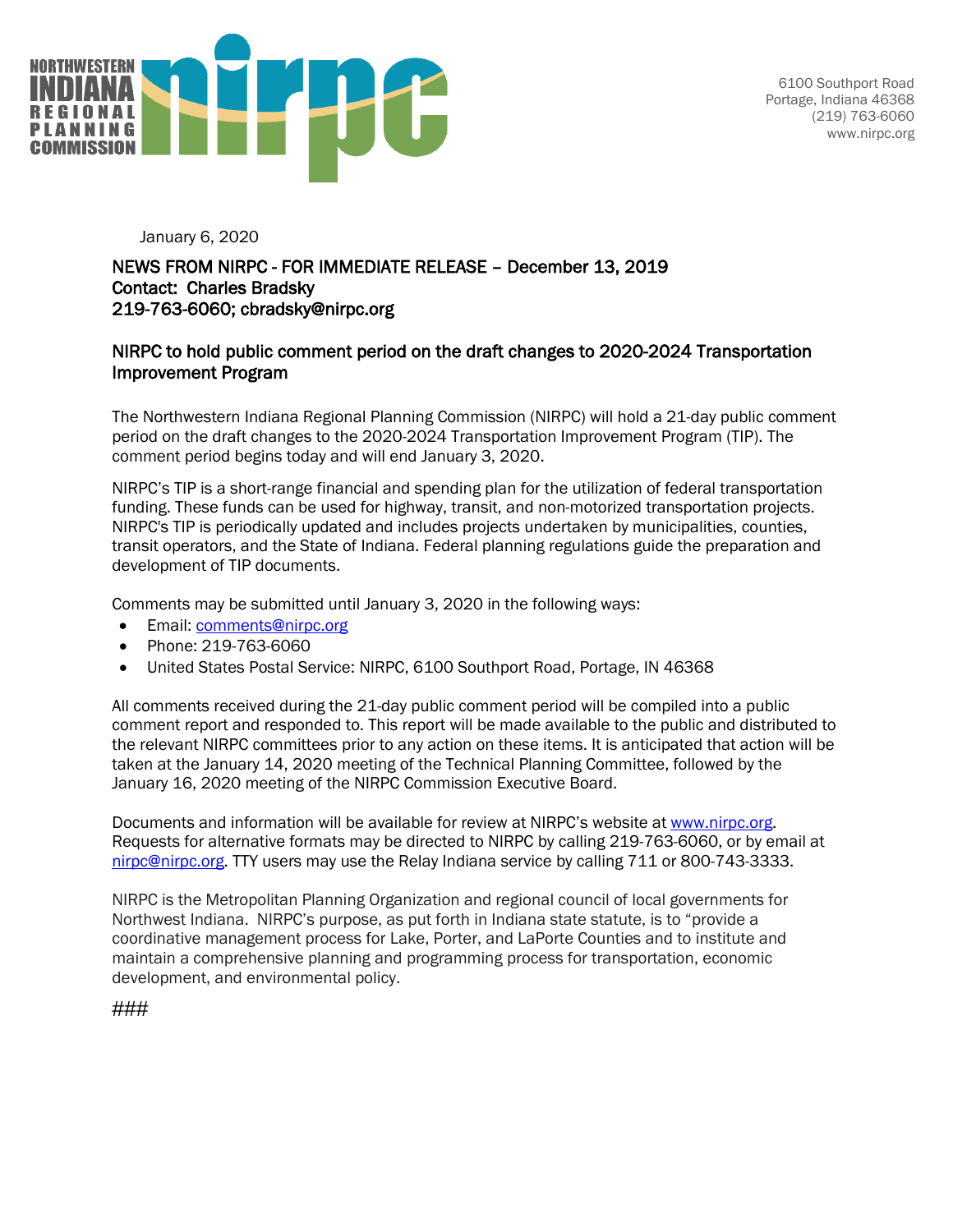

6100 Southport Road Portage, Indiana 46368 (219) 763-6060 www.nirpc.org

# RESOLUTION 20-02

# A RESOLUTION OF THE NORTHWESTERN INDIANA REGIONAL PLANNING COMMISSION AMENDING THE FY 2020-2024 TRANSPORTATION IMPROVEMENT PROGRAMS FOR LAKE, PORTER, AND LAPORTE COUNTIES, INDIANA AMENDMENT NO. 3 January 16, 2020

WHEREAS, Northwest Indiana's citizens require a safe, efficient, effective, resourceconserving regional transportation system that maintains and enhances regional mobility and contributes to improving the quality of life in Northwest Indiana; and

WHEREAS, the Northwestern Indiana Regional Planning Commission, hereafter referred to as "the Commission", being designated the Metropolitan Planning Organization (MPO) for the Lake, Porter and LaPorte County area, has established a regional, comprehensive, cooperative, and continuing (3-C) transportation planning process to develop the unified planning work program, a transportation plan, and a transportation improvement program to facilitate federal funding for communities, counties, and transit operators, and to provide technical assistance and expertise to regional transportation interests; and

WHEREAS, the Commission performs the above activities to satisfy requirements of the Fixing America's Surface Transportation (FAST) Act of 2015 (PL 114-94), applicable portions of all prior federal transportation program authorizing legislation, as well as other federal, state, and local laws mandating or authorizing transportation planning activities; and

WHEREAS, the FY 2020-2024 Transportation Improvement Programs are a product of a multimodal, 3-C transportation planning process, compatible with regional goals and objectives and socio-economic and demographic factors used to form the *NWI 2050 Plan*; and

WHEREAS, the FY 2020-2024 Transportation Improvement Program is an implementation of the NWI *2050 Plan,* is fiscally constrained, and is consistent with the State Implementation Plan for Air Quality; and

WHEREAS, the FY 2020-2024 Transportation Improvement Programs are developed by the Commission in coordination and cooperation with local elected and appointed highway and transit officials, special interest and service organizations, including users of public transit, the Indiana Department of Transportation, the Indiana Department of Environmental Management, the U.S. Federal Highway Administration, the U.S. Federal Transit Administration, and the U. S. Environmental Protection Agency; and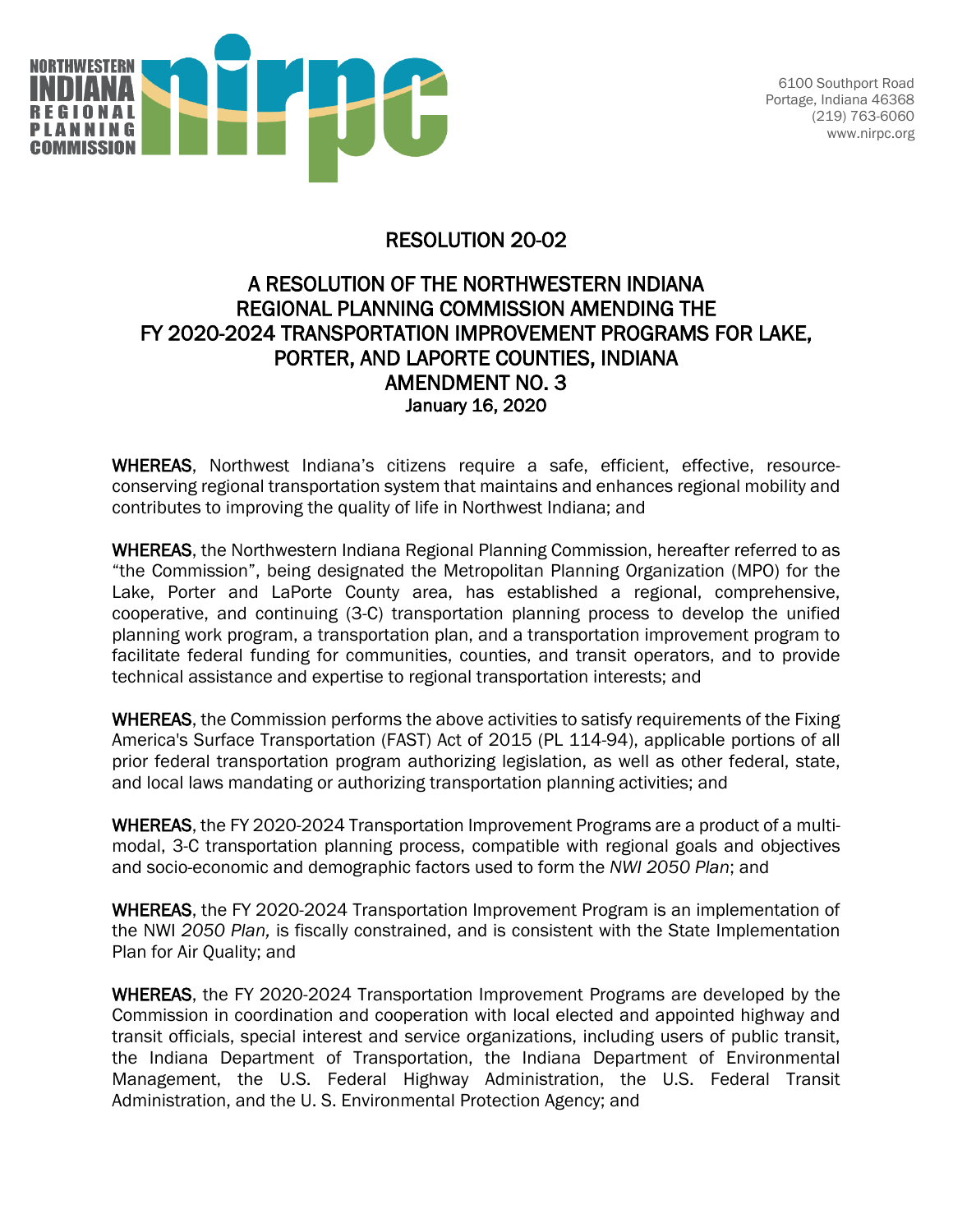WHEREAS, the changes to the FY 2020-2024 Transportation Improvement Programs brought about by this amendment were reviewed by the Air Quality Conformity Task Force's Interagency Consultation Group (ICG); and

WHEREAS, the changes to the FY 2020-2024 Transportation Improvement Programs brought about by this amendment were subjected to public comment in the manner prescribed by the 2019 Public Participation Plan with no comments received; and

WHEREAS, the Technical Policy Committee (TPC) has recommended that the Northwestern Indiana Regional Planning Commission make these changes to the FY 2020-2024 Transportation Improvement Programs.

NOW, THEREFORE, BE IT RESOLVED that the Northwestern Indiana Regional Planning Commission hereby amends the FY 2020-2024 Transportation Improvement Programs by adding the new projects and making other changes as shown on the attachment to this resolution.

Duly adopted by the Northwestern Indiana Regional Planning Commission this sixteenth day of January 2020.

> Diane Knoll **Chairperson**

\_\_\_\_\_\_\_\_\_\_\_\_\_\_\_\_\_\_\_\_\_\_\_\_\_\_\_\_

ATTEST:

\_\_\_\_\_\_\_\_\_\_\_\_\_\_\_\_\_\_\_\_\_\_\_\_\_\_\_ George Topoll **Secretary**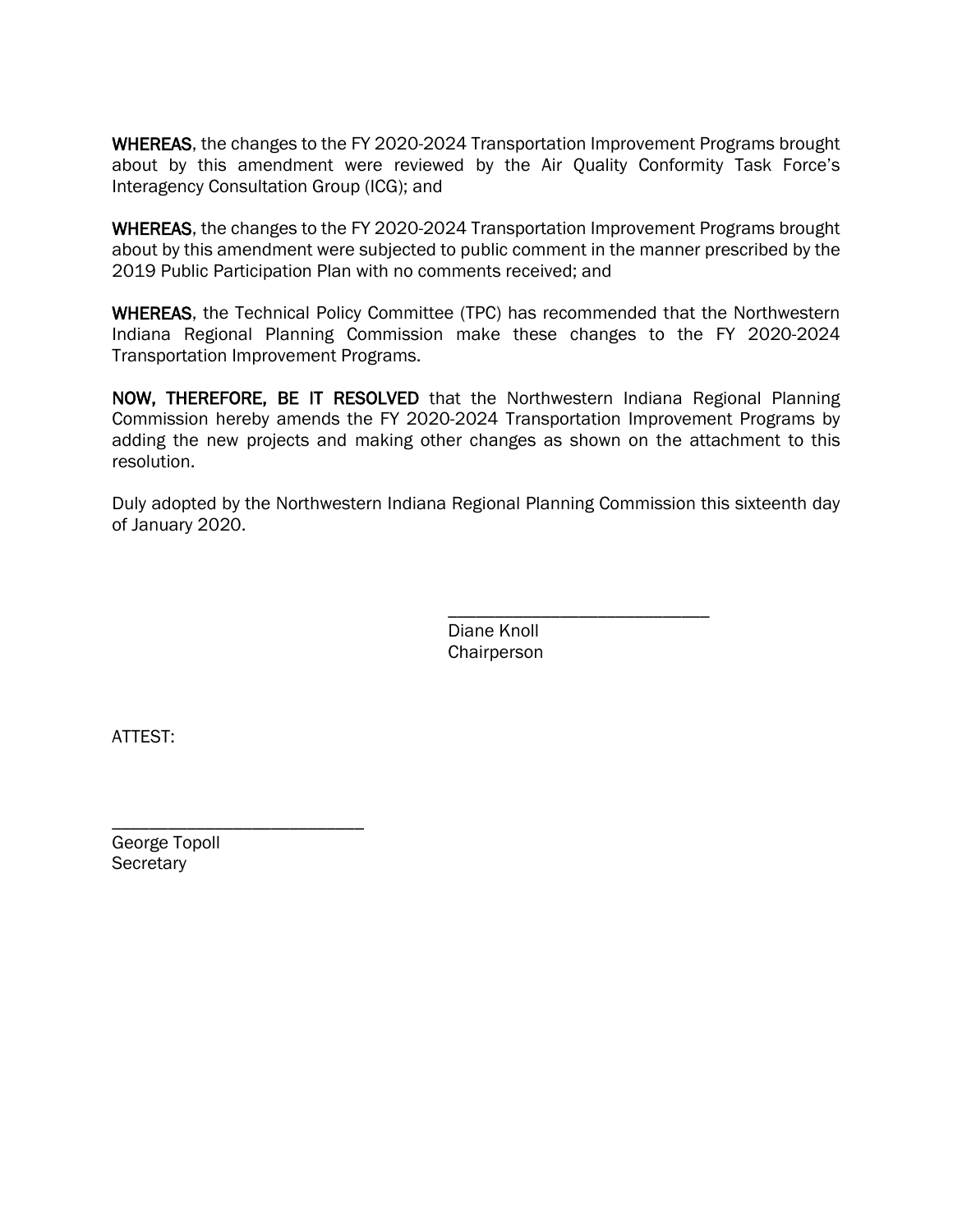### Amendment 20-05 Northwestern MPO

#### **Transportation Improvement Program Fiscal Year 2020-2024 Amendment #3**

*Northwestern MPO NIRPC Amendment Project Listing*

Printed on Friday, December 6, 2019

| Title:<br><b>Description:</b> | Marquette Greenway Trail connector<br>Connector link to connect Burns Harbor to Trail |                             |           |           |     | Route: N/A               |
|-------------------------------|---------------------------------------------------------------------------------------|-----------------------------|-----------|-----------|-----|--------------------------|
| <b>Project Type:</b>          | <b>Bicycle Enhancement</b>                                                            | Exempt<br><b>AQ Exempt:</b> |           |           |     | <b>District: LaPorte</b> |
| County:                       | Limits:<br>Not Location Specific<br>Porter                                            |                             |           |           |     |                          |
| FED FY                        | <b>REVENUE SOURCE</b>                                                                 | PE                          | <b>RW</b> | CN        | CE  | <b>TOTAL</b>             |
| 2020                          | Local Fund                                                                            | \$0                         | \$5,000   | \$0       | \$0 | \$5,000                  |
| 2020                          | Rec Trails Program                                                                    | \$10,000                    | \$20,000  | \$100,000 | \$0 | \$130,000                |
| 2021                          | Local Fund                                                                            | \$0                         | \$0       | \$32,000  | \$0 | \$32,000                 |
| 2021                          | Rec Trails Program                                                                    | \$0                         | \$0       | \$128,000 | \$0 | \$128,000                |
| $2020$                        | Prior                                                                                 | \$15,000                    | \$25,000  | \$0       | \$0 | \$40,000                 |
|                               | 2020-2024 TOTAL                                                                       | \$10,000                    | \$25,000  | \$260,000 | \$0 | \$295,000                |
|                               | <b>ALL YEARS TOTAL</b>                                                                | \$25,000                    | \$50,000  | \$260,000 | \$0 | \$335,000                |

**1801757** (Ver 4) 20-05 STATUS **Programmed FEDERAL**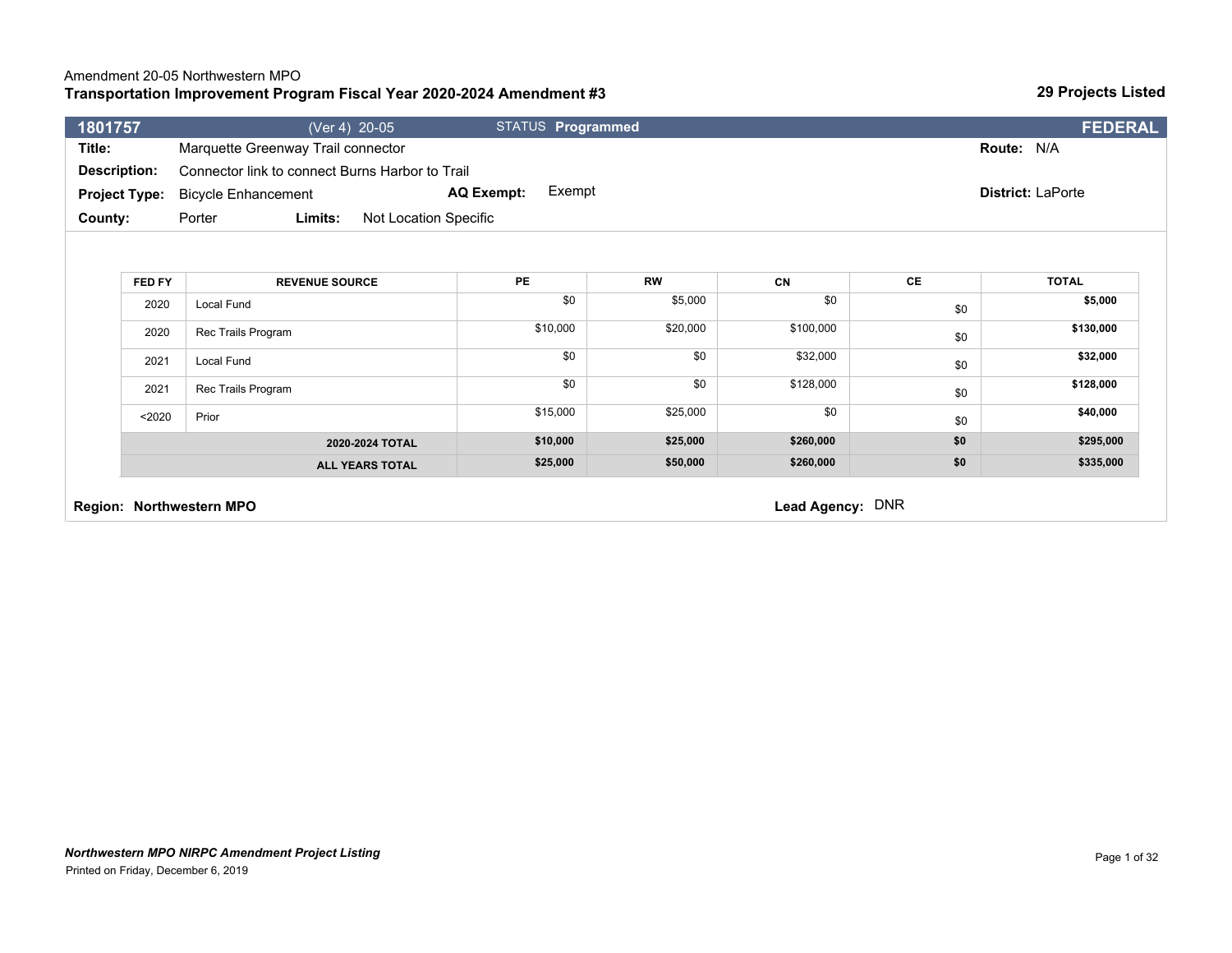#### **Transportation Improvement Program Fiscal Year 2020-2024 Amendment #3** Amendment 20-04.1 Northwestern MPO

|                      | <b>Previously Approved Version</b>              |                             |           |           |           |                          |
|----------------------|-------------------------------------------------|-----------------------------|-----------|-----------|-----------|--------------------------|
| 1801757              | (Ver 3) 20-04.1                                 |                             |           |           |           |                          |
| Title:               | Marquette Greenway Trail connector              |                             |           |           |           | Route: N/A               |
| <b>Description:</b>  | Connector link to connect Burns Harbor to Trail |                             |           |           |           |                          |
| <b>Project Type:</b> | <b>Bicycle Enhancement</b>                      | Exempt<br><b>AQ Exempt:</b> |           |           |           | <b>District: LaPorte</b> |
| County:              | Limits:<br>Not Location Specific<br>Porter      |                             |           |           |           |                          |
|                      |                                                 |                             |           |           |           |                          |
|                      |                                                 |                             |           |           |           |                          |
| FED FY               | <b>REVENUE SOURCE</b>                           | <b>PE</b>                   | <b>RW</b> | <b>CN</b> | <b>CE</b> | <b>TOTAL</b>             |
| 2020                 |                                                 |                             |           |           |           |                          |
|                      | Local Fund                                      | \$0                         | \$5,000   | \$0       | \$0       | \$5,000                  |
| 2020                 | Rec Trails Program                              | \$10,000                    | \$20,000  | \$100,000 | \$0       | \$130,000                |
| 2021                 | Local Fund                                      | \$0                         | \$0       | \$32,000  | \$0       | \$32,000                 |
| 2021                 | Rec Trails Program                              | \$0                         | \$0       | \$128,000 | \$0       | \$128,000                |
| $2020$               | Prior                                           | \$15,000                    | \$25,000  | \$0       | \$0       | \$40,000                 |
|                      | 2020-2024 TOTAL                                 | \$10,000                    | \$25,000  | \$260,000 | \$0       | \$295,000                |

#### **Region: Northwestern MPO Lead Agency:** DNR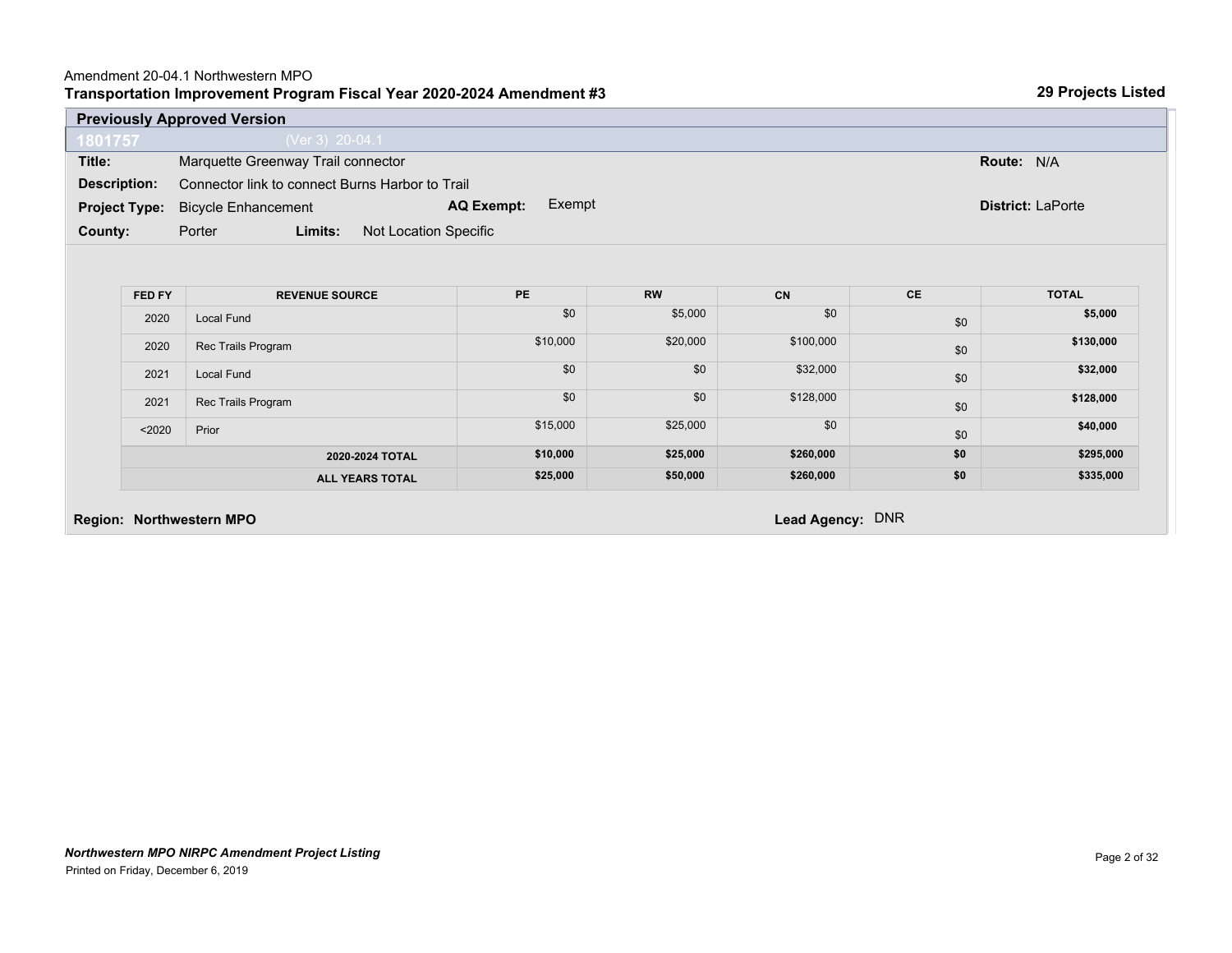#### Amendment 20-05 Northwestern MPO

#### **Transportation Improvement Program Fiscal Year 2020-2024 Amendment #3**

| 1382659 |                                                  | (Ver 4) 20-05                                           | STATUS Programmed                                                             |           |           |          | <b>FEDERAL</b>           |
|---------|--------------------------------------------------|---------------------------------------------------------|-------------------------------------------------------------------------------|-----------|-----------|----------|--------------------------|
| Title:  |                                                  | Bike/Pedestrian Facilities at Marquette Trail           |                                                                               |           |           |          | Route: N/A               |
|         | Description:                                     | Interstate Connector (Lake Michigan to IN/IL State Line |                                                                               |           |           |          |                          |
|         | <b>Project Type:</b>                             | <b>Bicycle Enhancement</b>                              | Exempt<br>AQ Exempt:                                                          |           |           |          | <b>District: LaPorte</b> |
| County: |                                                  | Limits:<br>Lake                                         | Marquette Trail from Lake Michigan to IN/IL state line of Distance (mile) 0.5 |           |           |          |                          |
|         |                                                  |                                                         |                                                                               |           |           |          |                          |
|         |                                                  |                                                         |                                                                               |           |           |          |                          |
|         | FED FY                                           | <b>REVENUE SOURCE</b>                                   | PE                                                                            | <b>RW</b> | <b>CN</b> | CE       | <b>TOTAL</b>             |
|         | 2020                                             | Local Fund                                              | \$0                                                                           | \$0       | \$0       | \$3,495  | \$3,495                  |
|         | 2020                                             | TAP Chicago UZA                                         | \$0                                                                           | \$0       | \$0       | \$13,981 | \$13,981                 |
|         | $2020$                                           | Prior                                                   | \$179,040                                                                     | \$157,350 | \$269,840 | \$68,190 | \$674,420                |
|         |                                                  | 2020-2024 TOTAL                                         | \$0                                                                           | \$0       | \$0       | \$17,476 | \$17,476                 |
|         |                                                  | <b>ALL YEARS TOTAL</b>                                  | \$179,040                                                                     | \$157,350 | \$269,840 | \$85,666 | \$691,896                |
|         | Lead Agency: Hammond<br>Region: Northwestern MPO |                                                         |                                                                               |           |           |          |                          |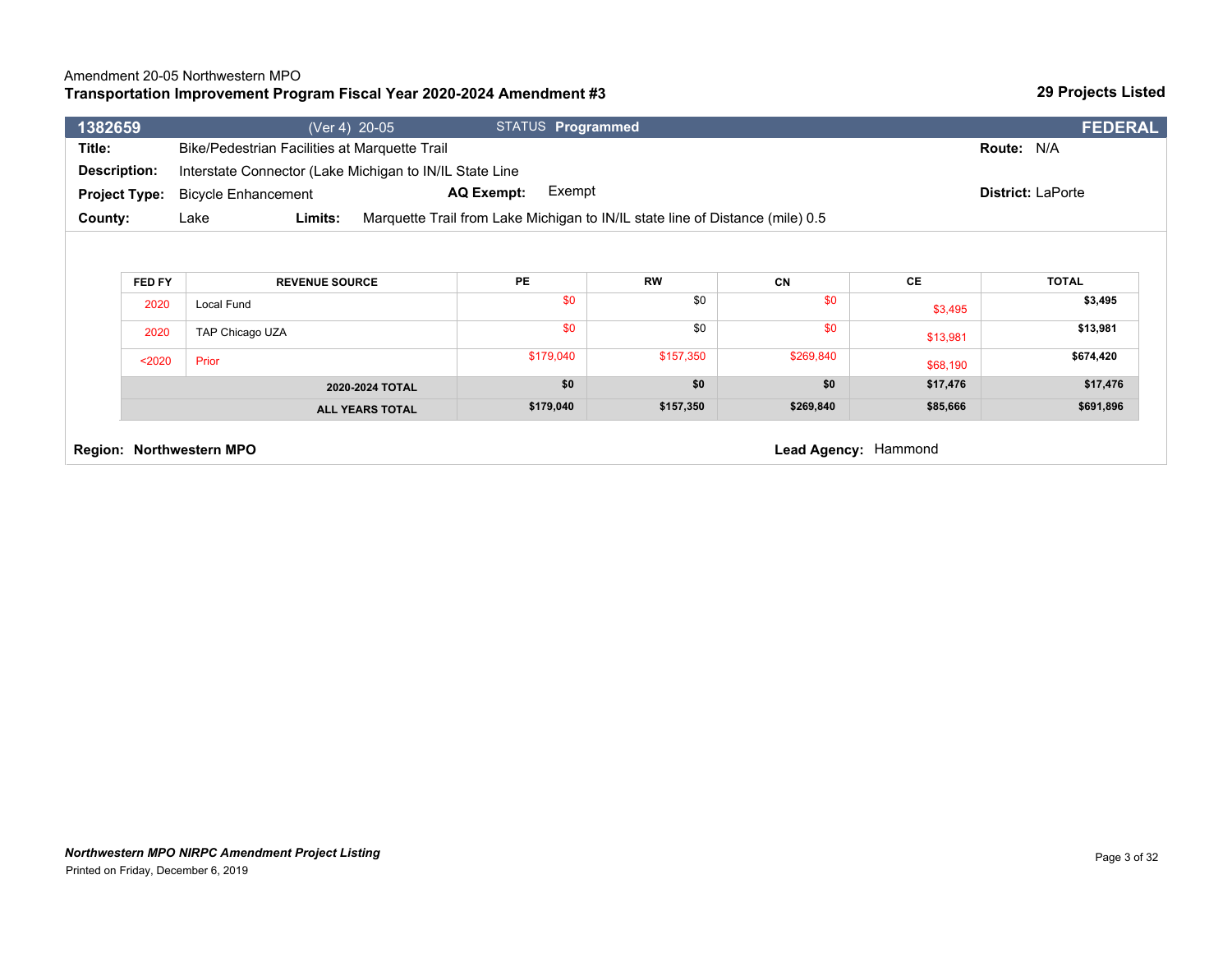#### **Transportation Improvement Program Fiscal Year 2020-2024 Amendment #3** Amendment 18-16 Northwestern MPO

|                                                                                | <b>Previously Approved Version</b>            |                                                                               |           |           |           |                          |
|--------------------------------------------------------------------------------|-----------------------------------------------|-------------------------------------------------------------------------------|-----------|-----------|-----------|--------------------------|
| 1382659                                                                        | (Ver 3) 18-16                                 |                                                                               |           |           |           |                          |
| Title:                                                                         | Bike/Pedestrian Facilities at Marquette Trail |                                                                               |           |           |           | Route: N/A               |
| Interstate Connector (Lake Michigan to IN/IL State Line<br><b>Description:</b> |                                               |                                                                               |           |           |           |                          |
| <b>Project Type:</b>                                                           | <b>Bicycle Enhancement</b>                    | Non-Exempt<br>AQ Exempt:                                                      |           |           |           | <b>District: LaPorte</b> |
| County:                                                                        | Limits:<br>Lake                               | Marquette Trail from Lake Michigan to IN/IL state line of Distance (mile) 0.5 |           |           |           |                          |
|                                                                                |                                               |                                                                               |           |           |           |                          |
|                                                                                |                                               |                                                                               |           |           |           |                          |
| FED FY                                                                         | <b>REVENUE SOURCE</b>                         | PE                                                                            | <b>RW</b> | CN        | <b>CE</b> | <b>TOTAL</b>             |
| 2018                                                                           | Local Fund                                    | \$5,000                                                                       | \$0       | \$53,968  | \$14,438  | \$73,406                 |
| 2018                                                                           | TAP Chicago UZA                               | \$20,000                                                                      | \$0       | \$215,872 | \$53,752  | \$289,624                |
| 2019                                                                           | Local Fund                                    | \$0                                                                           | \$0       | \$0       | \$3,495   | \$3,495                  |
| 2019                                                                           | TAP Chicago UZA                               | \$0                                                                           | \$0       | \$0       | \$13,981  | \$13,981                 |
| < 2018                                                                         | Prior                                         | \$154,040                                                                     | \$157,350 | \$0       | \$0       | \$311,390                |
|                                                                                | 2018-2022 TOTAL                               | \$25,000                                                                      | \$0       | \$269,840 | \$85,666  | \$380,506                |
|                                                                                | <b>ALL YEARS TOTAL</b>                        | \$179,040                                                                     | \$157,350 | \$269,840 | \$85,666  | \$691,896                |

### **Region: Northwestern MPO Lead Agency:** Hammond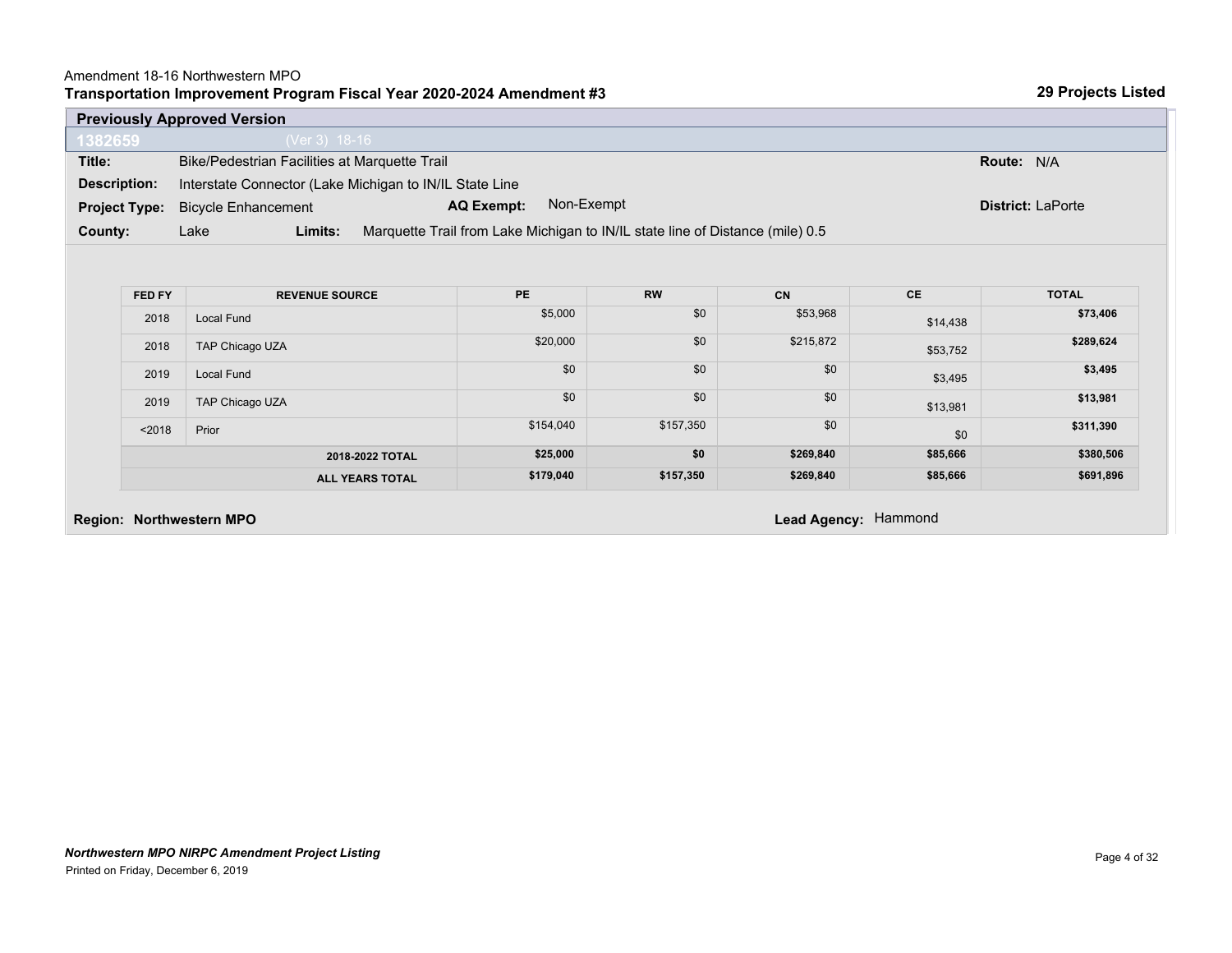#### Amendment 20-05 Northwestern MPO

#### **Transportation Improvement Program Fiscal Year 2020-2024 Amendment #3**

| Chicago Street Reconstruction<br>Calumet Ave to White Oak Ave, Phase 3<br>Roadway Reconstruction/Rehabilitation<br>Limits: | Non-Exempt<br><b>AQ Exempt:</b>                  |                                                          |                  |                       | Route: N/A<br><b>District: LaPorte</b> |
|----------------------------------------------------------------------------------------------------------------------------|--------------------------------------------------|----------------------------------------------------------|------------------|-----------------------|----------------------------------------|
|                                                                                                                            |                                                  |                                                          |                  |                       |                                        |
|                                                                                                                            |                                                  |                                                          |                  |                       |                                        |
|                                                                                                                            |                                                  |                                                          |                  |                       |                                        |
|                                                                                                                            |                                                  | From Calumet Ave to White Oak Ave of Distance (mile) 0.2 |                  |                       |                                        |
|                                                                                                                            |                                                  |                                                          |                  |                       |                                        |
|                                                                                                                            |                                                  |                                                          |                  |                       | <b>TOTAL</b>                           |
|                                                                                                                            |                                                  |                                                          |                  |                       |                                        |
|                                                                                                                            |                                                  |                                                          |                  | \$0                   | \$20,000                               |
|                                                                                                                            | \$0                                              | \$0                                                      | \$80,000         | \$0                   | \$80,000                               |
|                                                                                                                            | \$2,619,834                                      | \$4,402,464                                              | \$7,385,924      | \$993,794             | \$15,402,016                           |
| 2020-2024 TOTAL                                                                                                            | \$0                                              | \$0                                                      | \$100,000        | \$0                   | \$100,000                              |
| <b>ALL YEARS TOTAL</b>                                                                                                     | \$2,619,834                                      | \$4,402,464                                              | \$7,485,924      | \$993,794             | \$15,502,016                           |
| <b>Local Fund</b>                                                                                                          | <b>REVENUE SOURCE</b><br><b>STBG Chicago UZA</b> | PE<br>\$0                                                | <b>RW</b><br>\$0 | <b>CN</b><br>\$20,000 | CE                                     |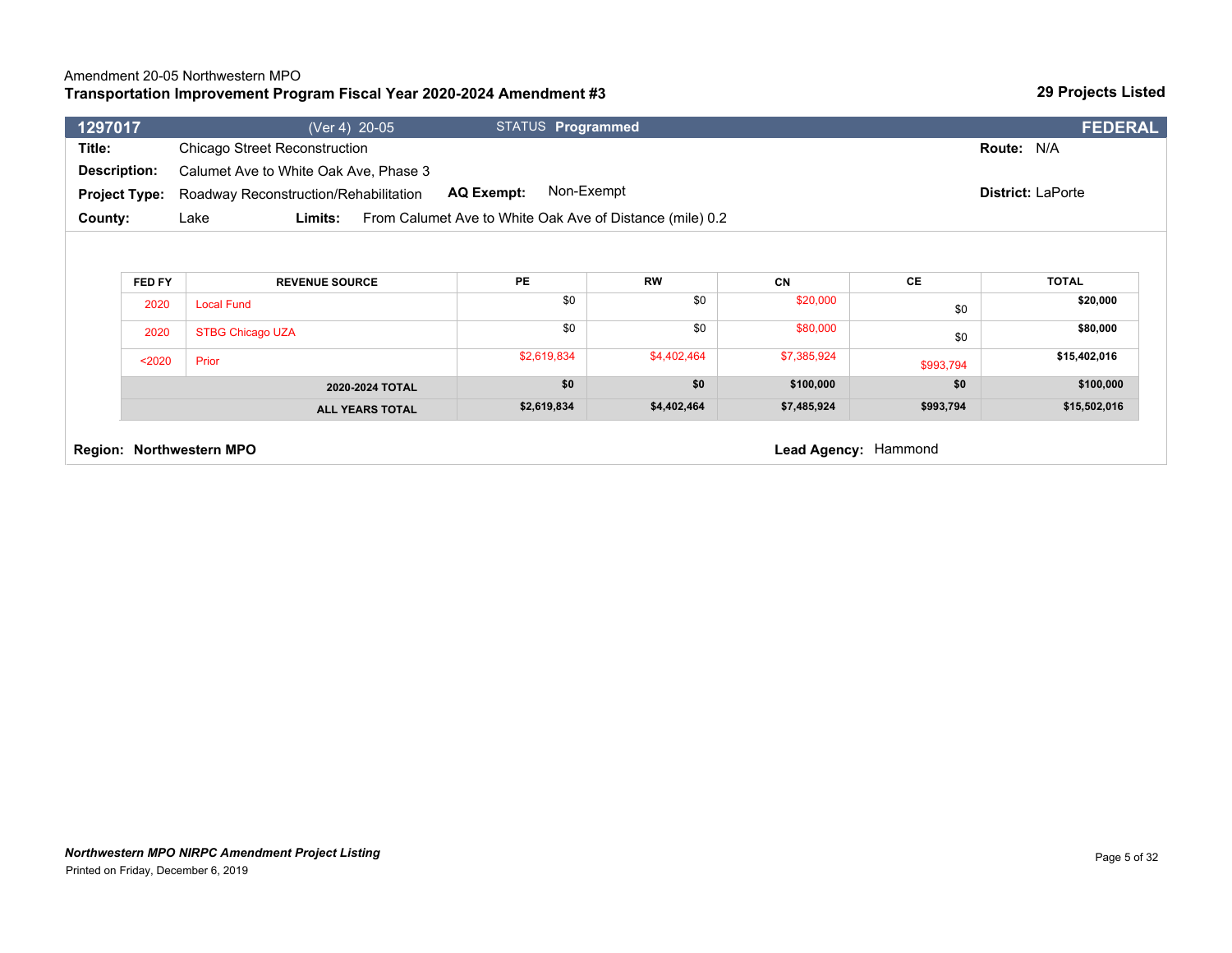| 2018   | Local Fund             | \$0         | \$0         | \$45,341    | \$0       | \$45,341     |
|--------|------------------------|-------------|-------------|-------------|-----------|--------------|
| 2019   | <b>DEMO</b>            | \$376,551   | \$0         | \$0         | \$0       | \$376,551    |
| 2019   | Local Fund             | \$94,138    | \$0         | \$0         | \$7,004   | \$101,142    |
| 2019   | STBG Chicago UZA       | \$0         | \$0         | \$0         | \$28,018  | \$28,018     |
| < 2018 | Prior                  | \$2,149,145 | \$4,402,464 | \$7,159,219 | \$958,772 | \$14,669,600 |
|        | 2018-2022 TOTAL        | \$470,689   | \$0         | \$226,705   | \$35,022  | \$732,416    |
|        | <b>ALL YEARS TOTAL</b> | \$2,619,834 | \$4,402,464 | \$7,385,924 | \$993,794 | \$15,402,016 |

**Region: Northwestern MPO Lead Agency:** Hammond

\$0

# Amendment 18-17 Northwestern MPO

**Transportation Improvement Program Fiscal Year 2020-2024 Amendment #3**

|                      | <b>Previously Approved Version</b>                                          |                          |  |  |  |  |  |
|----------------------|-----------------------------------------------------------------------------|--------------------------|--|--|--|--|--|
| 1297017              | $(Ver 3) 18-17$                                                             |                          |  |  |  |  |  |
| Title:               | Chicago Street Reconstruction                                               | Route: N/A               |  |  |  |  |  |
| Description:         | Calumet Ave to White Oak Ave, Phase 3                                       |                          |  |  |  |  |  |
| <b>Project Type:</b> | Non-Exempt<br><b>AQ Exempt:</b><br>Roadway Reconstruction/Rehabilitation    | <b>District: LaPorte</b> |  |  |  |  |  |
| County:              | From Calumet Ave to White Oak Ave of Distance (mile) 0.2<br>Lake<br>Limits: |                          |  |  |  |  |  |

**FED FY REVENUE SOURCE PE RW CN CE TOTAL**

 $2018$  DEMO  $$0$   $$0$   $$0$ 

Page 6 of 32

**29 Projects Listed**

**\$181,364**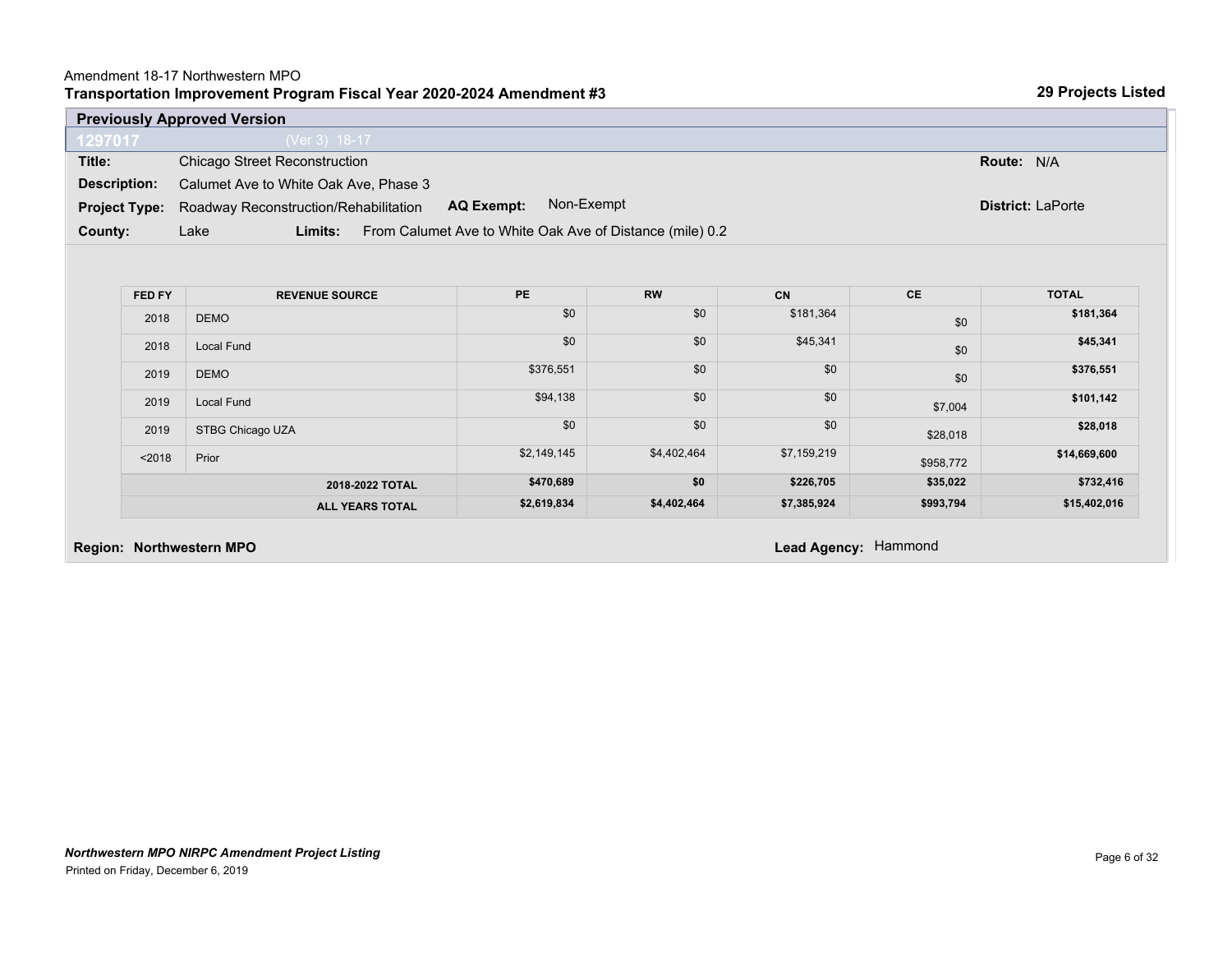#### Amendment 20-05 Northwestern MPO

#### **Transportation Improvement Program Fiscal Year 2020-2024 Amendment #3**

Page 7 of 32

| 1401034              |               | (Ver 4) 20-05                                                                             | STATUS Programmed                             |           |                     |                | <b>FEDERAL</b>           |
|----------------------|---------------|-------------------------------------------------------------------------------------------|-----------------------------------------------|-----------|---------------------|----------------|--------------------------|
| Title:               |               | Roadway Improvement Program / Line of Sight Corrections; Access Management at Colorado St |                                               |           |                     |                | Route: N/A               |
| <b>Description:</b>  |               | North of US 30                                                                            |                                               |           |                     |                |                          |
| <b>Project Type:</b> |               | Safety Upgrade                                                                            | Non-Exempt<br><b>AQ Exempt:</b>               |           |                     |                | <b>District: LaPorte</b> |
| County:              |               | Lake<br>Limits:                                                                           | From US 30 to 78th St of Distance (mile) 0.25 |           |                     |                |                          |
|                      |               |                                                                                           |                                               |           |                     |                |                          |
|                      |               |                                                                                           |                                               |           |                     |                |                          |
|                      | <b>FED FY</b> | <b>REVENUE SOURCE</b>                                                                     | <b>PE</b>                                     | <b>RW</b> | CN                  | CE             | <b>TOTAL</b>             |
|                      | 2020          | HSIP Chicago UZA                                                                          | \$0                                           | \$734,850 | \$0                 | \$0            | \$734,850                |
|                      | 2020          | Local Fund                                                                                | \$0                                           | \$81,650  | \$0                 | \$0            | \$81,650                 |
|                      | $2020$        | Prior                                                                                     | \$391,190                                     | \$62,500  | \$0                 | \$0            | \$453,690                |
|                      |               | 2020-2024 TOTAL                                                                           | \$0                                           | \$816,500 | \$0                 | \$0            | \$816,500                |
|                      |               | <b>ALL YEARS TOTAL</b>                                                                    | \$391,190                                     | \$879,000 | \$0                 | \$0            | \$1,270,190              |
|                      |               |                                                                                           |                                               |           |                     |                |                          |
|                      |               | Region: Northwestern MPO                                                                  |                                               |           | Lead Agency: Hobart |                |                          |
|                      |               | <b>Previously Approved Version</b>                                                        |                                               |           |                     |                |                          |
| 1401034              |               | (Ver 3) 20-00                                                                             |                                               |           |                     |                |                          |
| Title:               |               | Roadway Improvement Program / Line of Sight Corrections; Access Management at Colorado St |                                               |           |                     |                | Route: N/A               |
| <b>Description:</b>  |               | North of US 30                                                                            |                                               |           |                     |                |                          |
| <b>Project Type:</b> |               | Safety Upgrade                                                                            | Non-Exempt<br><b>AQ Exempt:</b>               |           |                     |                | <b>District: LaPorte</b> |
| County:              |               | Lake<br>Limits:                                                                           | From US 30 to 78th St of Distance (mile) 0.25 |           |                     |                |                          |
|                      |               |                                                                                           |                                               |           |                     |                |                          |
|                      |               |                                                                                           |                                               |           |                     |                |                          |
|                      | FED FY        | <b>REVENUE SOURCE</b>                                                                     | PE                                            | <b>RW</b> | CN                  | $\mathsf{CE}$  | <b>TOTAL</b>             |
|                      | 2020          | <b>HSIP Chicago UZA</b>                                                                   | \$0                                           | \$734,850 | \$0                 | \$0            | \$734,850                |
|                      | 2020          | <b>Local Fund</b>                                                                         | \$0                                           | \$81,650  | \$0                 | \$0            | \$81,650                 |
|                      | < 2020        | Prior                                                                                     | \$391,190                                     | \$62,500  | \$0                 | $\mathfrak{m}$ | \$453,690                |

**2020-2024 TOTAL \$0 \$816,500 \$816,500 \$816,500 \$816,500 \$0 \$816,500 \$816,500 ALL YEARS TOTAL \$391,190 \$879,000 \$0 \$0 \$1,270,190** 

\$0

*Northwestern MPO NIRPC Amendment Project Listing*

Printed on Friday, December 6, 2019